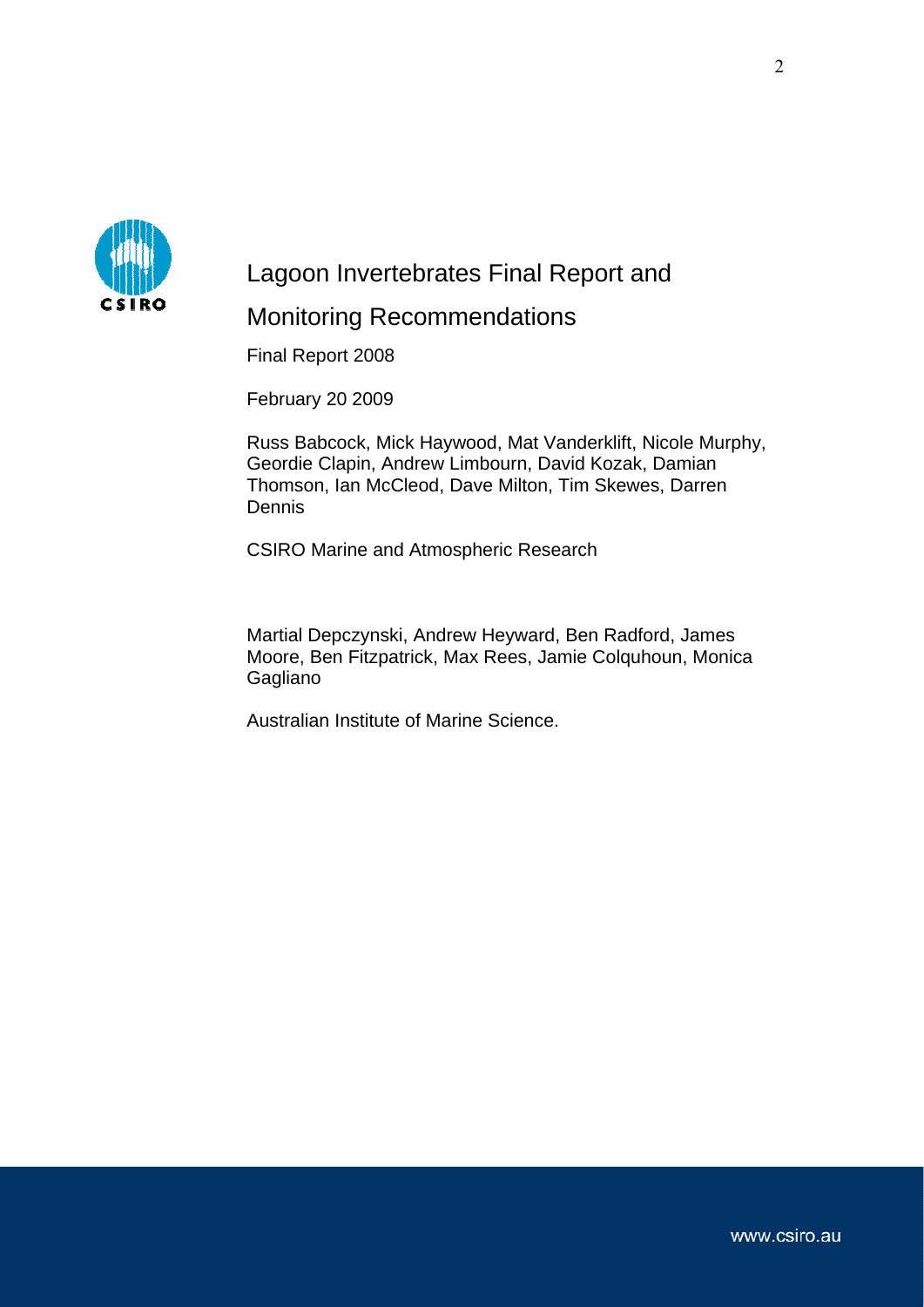## **Milestone 3.2.2.26. Lagoon invertebrates final report**

## **and monitoring recommendations**

Russ Babcock, Mick Haywood, Mat Vanderklift, Nicole Murphy, Geordie Clapin, Andrew Limbourn, David Kozak, Damian Thomson, Ian McCleod, Dave Milton, Tim Skewes, Darren Dennis

CSIRO Marine and Atmospheric Research

Martial Depczynski, Andrew Heyward, Ben Radford, James Moore, Ben Fitzpatrick, Max Rees

Australian Institute of Marine Science.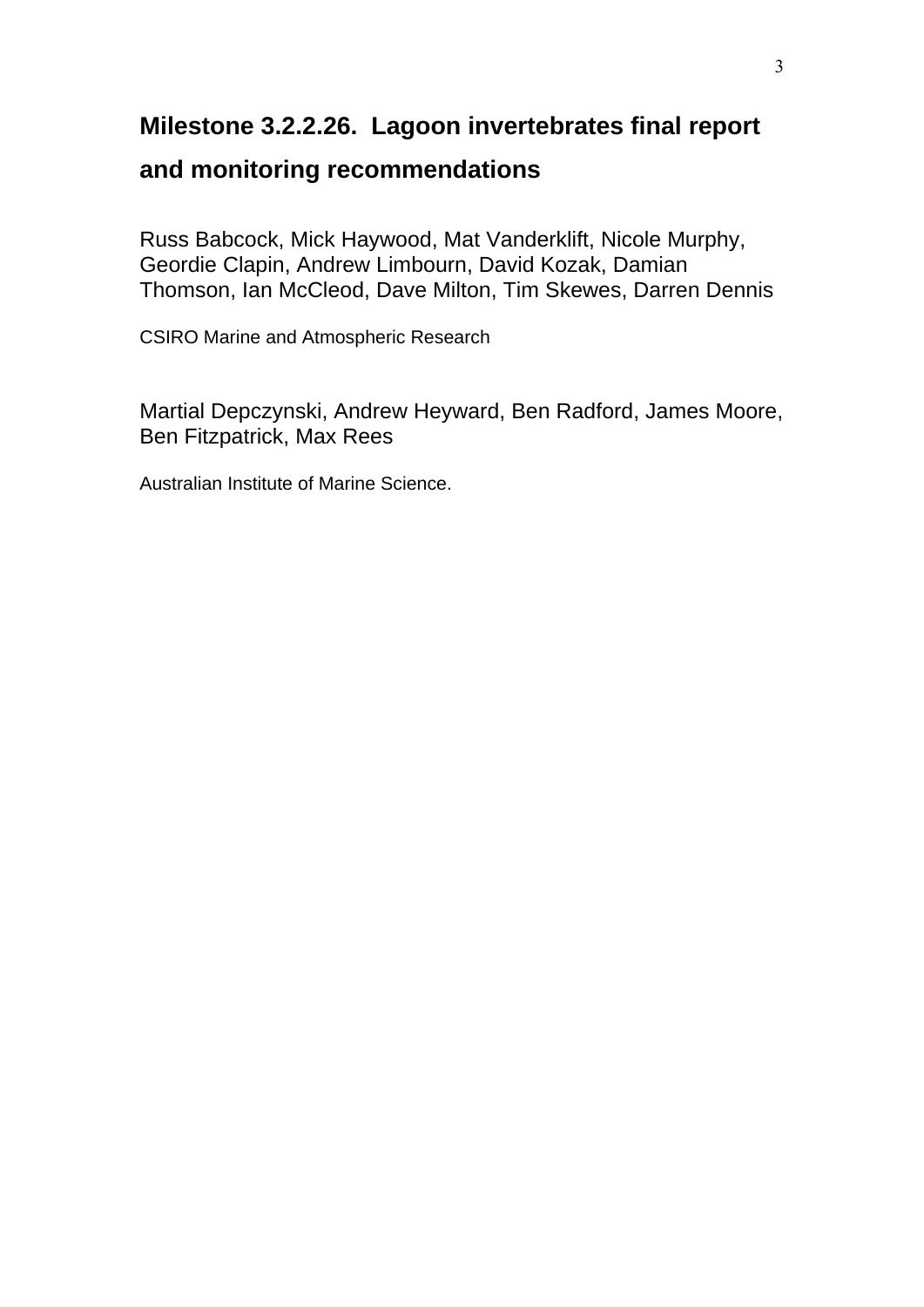## <span id="page-2-0"></span>**Table of Contents**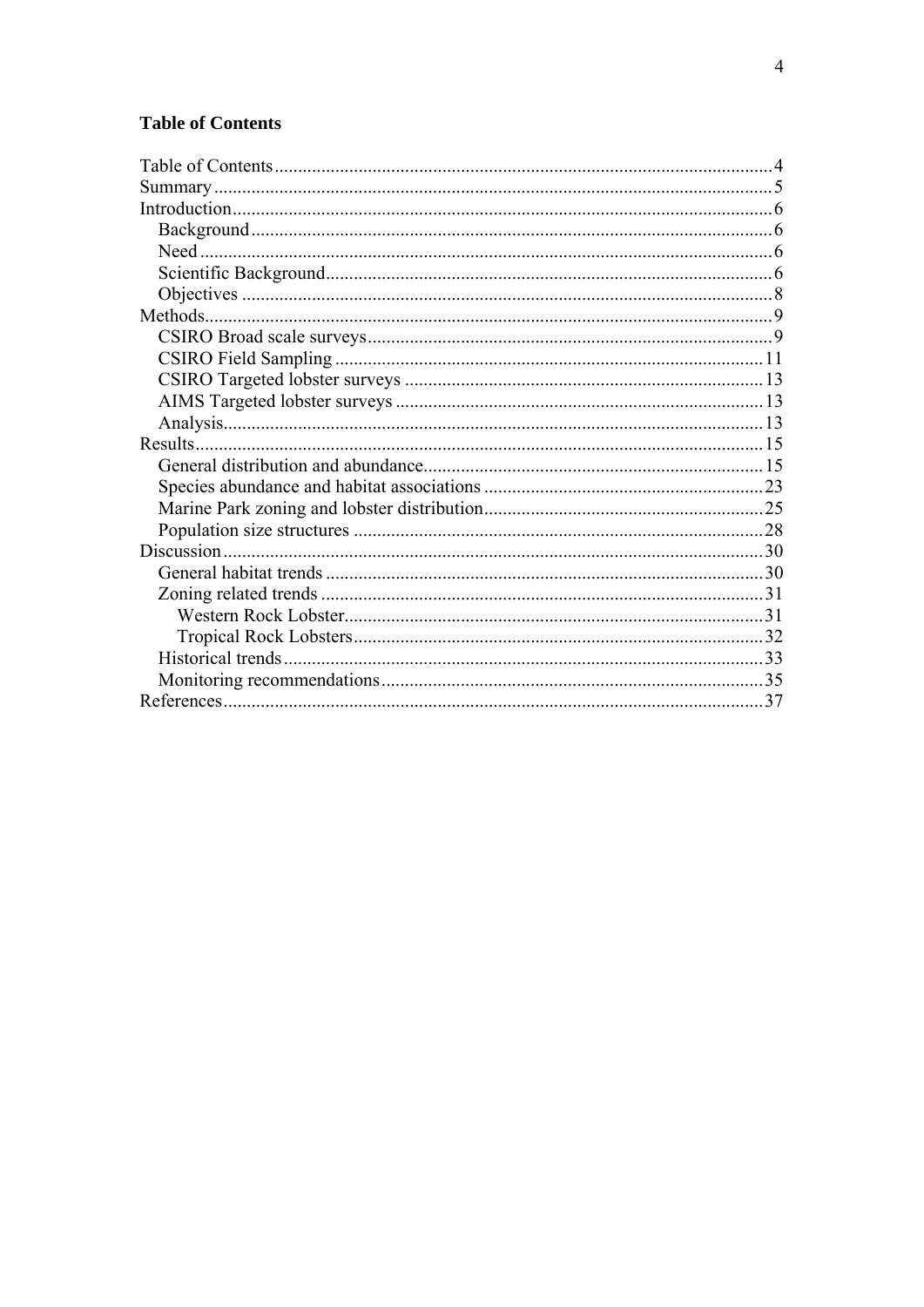### <span id="page-3-0"></span>**Summary**

Field surveys undertaken between 2006 and 2009 have been compiled to provide an extensive baseline of the distribution and abundance of rock lobster species from the Muiron Islands in the north to Turtles sanctuary in the south. The abundance of lobsters of all species were low, however there were regions that held significantly higher abundances of lobsters. The geographic regions and habitats types in which lobsters were found varied with lobster species. The Western Rock Lobster *Panulirus cygnus* was most abundant in the southern area of the marine park, where high abundances were found in coastal reef areas, especially shoreline reefs in Batemans Bay formed of eroded beach rock. Other species such as *P. versicolor* and *P. ornatus* were also more common on coastal attached reefs rather than offshore reefs, however these species were most abundant in the north. The centre of *P. cygnus* distribution was around Batemans Bay, where the Dugong Sanctuary zone has been in existence since 1990. In Batemans Bay, the density of *P. cygnus* was two orders of magnitude higher in the sanctuary zone than in adjacent areas, however the mean size inside the Sanctuary was significantly smaller than outside it. At Northwest Cape the Lighthouse Sanctuary zone had significantly higher numbers of *P. versicolor* than adjacent areas outside it but given the large size of most of these animals, it is unlikely that this is an effect of the recent rezoning which took place in 2006. The strong influence of habitat on lobster abundance and population structure makes it imperative that monitoring of newly created Sanctuary zones is continued in order to provide the before/after comparisons that are required in order to conclusively assess the effectiveness of zoning for protecting lobster populations. Ongoing monitoring, specifically targeting suitable habitats within a select group of newly declared sanctuaries, is required in order to determine the degree to which lobsters populations will respond positively to protection by sanctuary zones.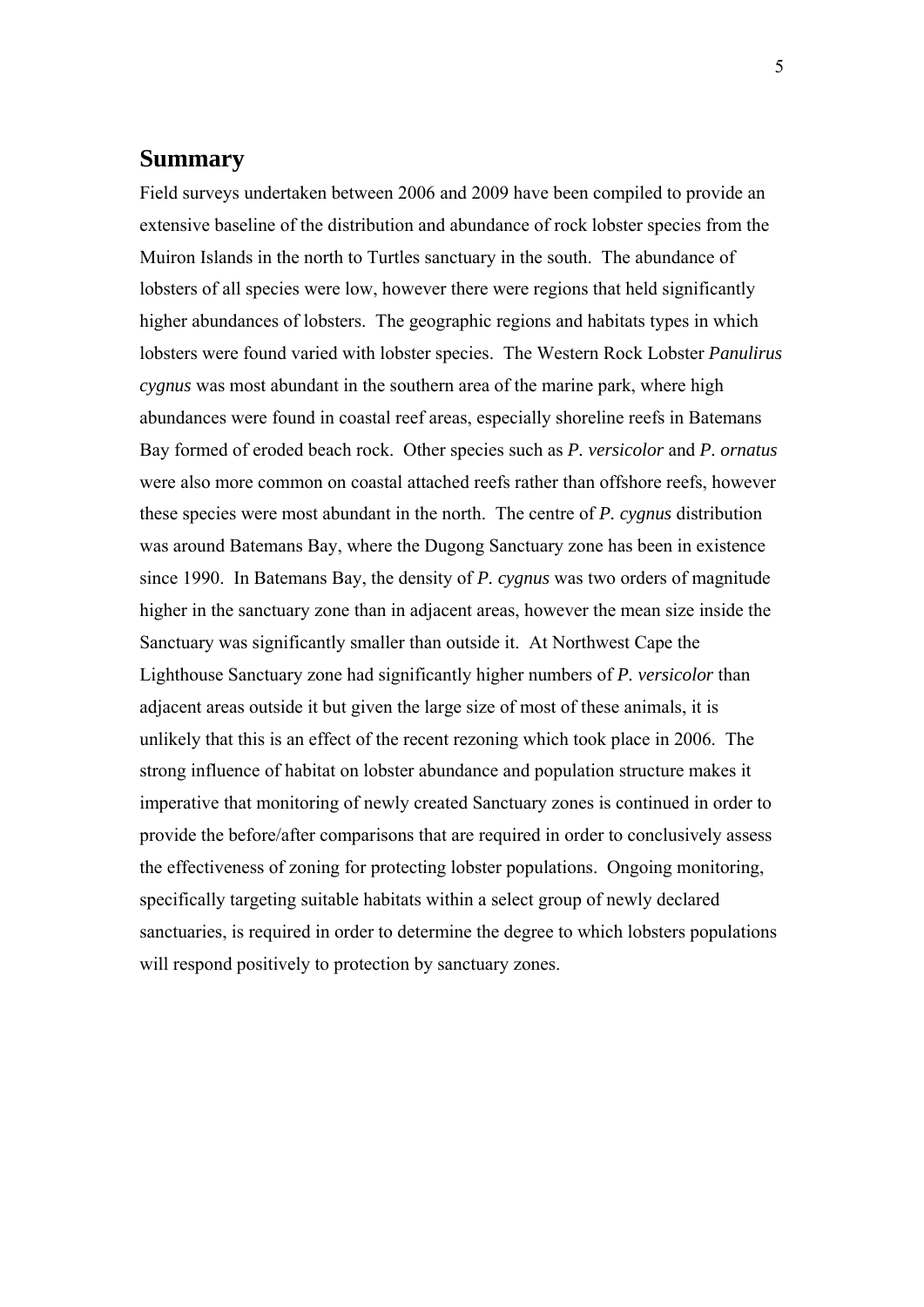## <span id="page-4-0"></span>**Introduction**

#### *Background*

The *Ningaloo Marine Park (State Waters) Plan 1989* was designated A-Class in 1990. A review of the Management Plan began in 2000; this resulted in a revised Management Plan being approved by the Minister in January 2005. Changes in the current Management Plan include extending the Marine Park southwards to incorporate the full extent of the reef, increasing the number and extent of Sanctuary Zones, introducing Special Purpose Benthic Protection and shore-based line fishing zones. The purpose of this project is to provide an assessment of whether there are any direct effects on benthic invertebrate populations resulting from fishing activities in the Park.

#### *Need*

The Ningaloo Marine Park is a Multiple-Use Marine Park with several different types of management zoning. The zonings are intended to achieve a wide range of goals, but particularly to preserve biodiversity and ecological values within the park. In practical terms the main impact of zoning on human usage has been to restrict levels of commercial and recreational fishing within the park. While there was a limited commercial fishery (with essentially one major fisher) for lobsters (mainly *Panulirus cygnus*) through the 1960s and early 1970s, the commercial fishery ceased in the mid 1970s. Since then there has been only recreational take of lobsters.

The re-zoning of Ningaloo Marine Park has been achieved at substantial financial and emotional cost, consequently it is essential that CALM and other state agencies assess the response of reef communities to zoning in order to evaluate the effectiveness of these measures for biodiversity management across the various zones. In terms of ecological theory as well as observations from other parts of the world, there have been concerns that fishing can directly lead to depletion of targeted species. In areas where no-take sanctuary zones exist, these effects are seen as increased density and size of targeted species in sanctuary zones.

#### **Scientific Background**

Studies of rock lobster populations in other parts of the world have shown, using notake marine protected areas (MPAs), that there can be significant changes to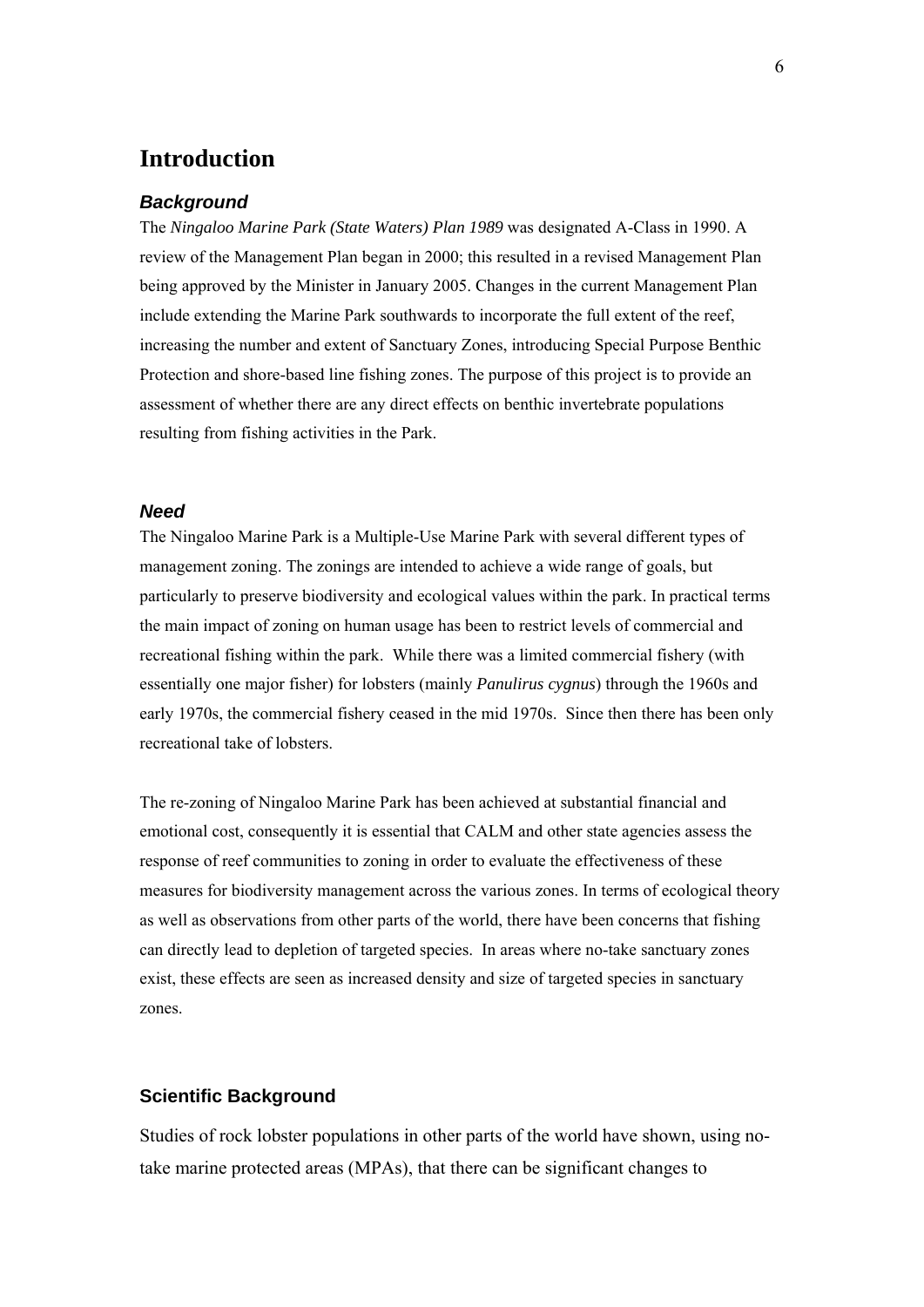population structure but also to total biomass inside these areas relative to fished areas (Kelly *et al.* 2000, Edgar and Barrett 1999, Lafferty and Kushner 2000, Goni *et al*. 2001, Acosta 2002, Rowe 2002). However such changes are not observed universally, possibly because some MPAs lack suitable habitat (Mayfield *et al* 2000) or where populations are highly mobile relative to the size of unfished areas (McGarvey 2003).

Small areas of Western Australian coastal waters are protected by a range of spatial fishing closures that offer varying levels of protection from fishing. While some level of population recovery should be expected in areas closed to fishing due to a reduction in fishing mortality, there are also reasons why this may not necessarily occur. For example *Panulirus cygnus* is a migratory species, moving into deeper water at the age of around 4 years (Chubb *et al*. 1999), and most of the spatial closures within its range are located in relatively shallow inshore waters that include coastal reef systems. Since *P. cygnus* also reaches legal size at around 4+ years, it may be that there is little if any detectable effect of fishing on shallow water populations. A study of *P. cygnus* at Rottnest Island in 2004-2005 showed significant levels of population build up in the comparatively small (145m ha) Kingston Reef marine sanctuary established in 1986 (Babcock et al. 2007) suggesting that lobster populations in sanctuary areas at Ningaloo, which are of a similar age, may show some positive effects of zoning.

The corollary of the response of marine reserves or sanctuary areas to protection from fishing is the inference that the status of populations outside them reflect the effects of fishing. This inference carries the same caveats referred to above in terms of the suitability of the protected areas for the species in question, but clearly fishing, both commercial and recreational (Shears et al. 2006), has had significant effects on the biomass and population structure of lobster populations in the majority of coastal areas which are open to fishing. In the context of the Ningaloo Reef Marine Park, notake areas can provide important insights into the effectiveness of overall management practices on populations and species of interest, including rock lobsters.

A commercial fishery for rock lobsters, mainly the western rock lobster *Panulirus. cygnus* existed at Ningaloo for approximately 30 years between the early 1960s and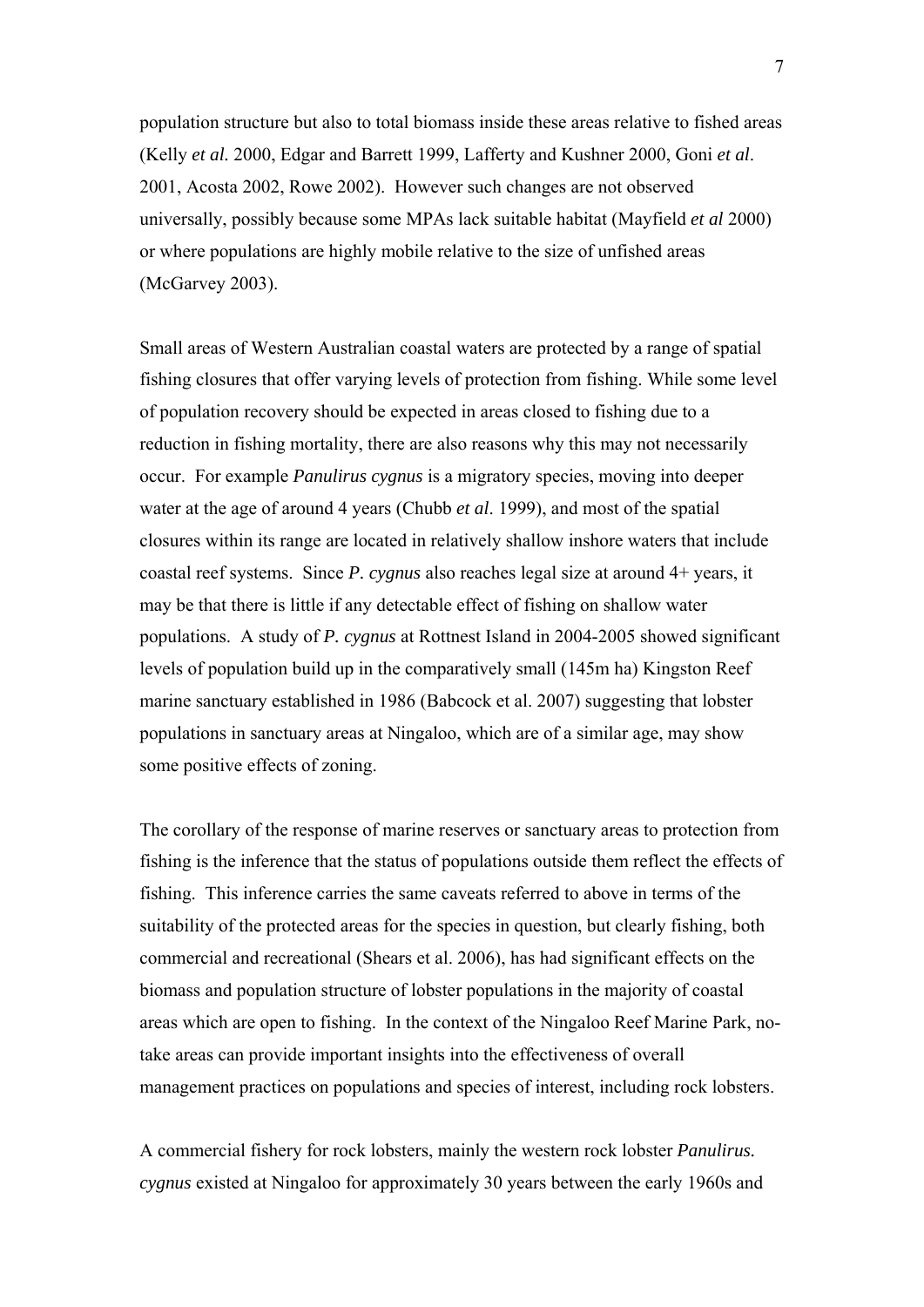<span id="page-6-0"></span>the late 1980s, at which time the sole remaining licence holder ceased operations citing a decrease in the number of lobsters caught over the previous fifteen years. Mainly due to deteriorating weather conditions (Mack 2003). Other Ningaloo locals in the region have attributed the decline in numbers (by 70-80%) to fishing by the commercial licence holder (Halkyard 2005). No fisheries catch records for rock lobster are available specifically for the Ningaloo Region during that time. Since then an active recreational fishery has been conducted (Mack 2003, Halkyard 2005) under the regulations that apply throughout Western Australia; a closed season from July 1 through November 14, minimum size limit of 76 mm carapace length (CL), and in the Ningaloo area a personal limit of 4 lobsters of 8 per boat. Female lobsters of any species carrying larvae may not be taken, and for Western Rock Lobster there is a maximum size limit of 105 mm CL for females, plus a ban on taking females in reproductive condition (setose or tarspot).

Anecdotal reports from recreational fishers (Halkyard 2005) as well as from the commercial fishery (Mack 2003) suggest that the current abundances of rock lobsters of all species are far lower than they were in the 1960s and even up to the 1980s. This is supported by the low numbers of rock lobsters estimated to be taken from the region by recreational fishers. In a boat ramp survey of the region in1998-1999 it was estimated that the total annual catch of rock lobsters from Ningaloo was only 536  $\pm 307$  lobsters (Sumner 2002). This suggests a dramatic reduction in the abundance of rock lobsters over the decades since lobster fishing began in the region.

#### *Objectives*

The objectives of the surveys described in this report were to provide a robust quantitative assessment of whether evidence exists for recovery of rock lobster populations in sanctuary zones of the Ningaloo Marine Park as a result of protection from fishing. These data will make it possible not only to assess whether the zoning of sanctuary areas has produced positive conservation results, but also to evaluate the status of lobster populations in the park overall. As such the project has direct relevance to the following outputs from WAMSI Node 3.2 outputs: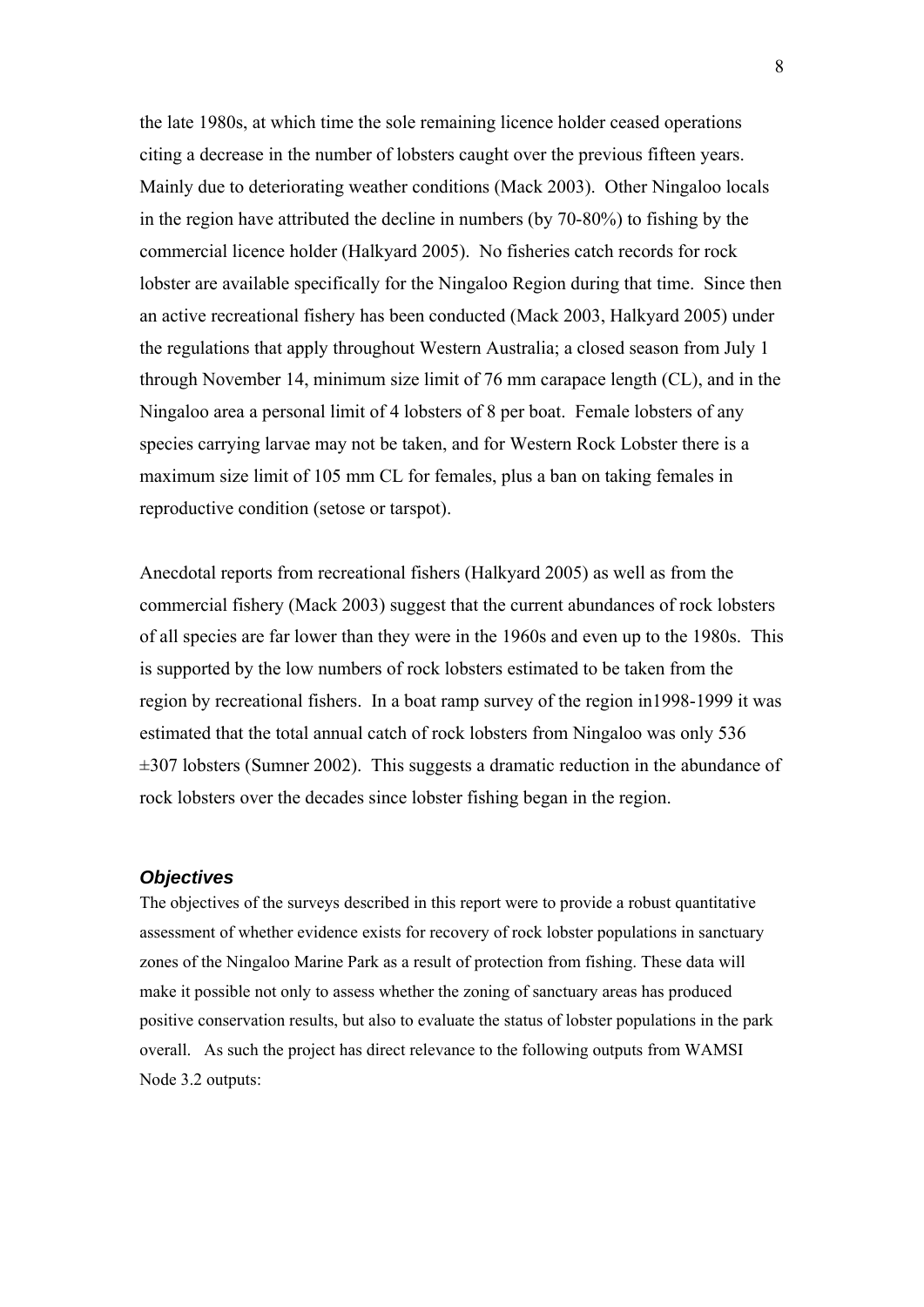<span id="page-7-0"></span>1. Measures of the effectiveness of previously established sanctuary zones for protecting exploited subtidal fish and invertebrate populations (data reports, scientific papers, inputs to models)

## **Methods**

#### *CSIRO Broad scale surveys*

A series of surveys conducted in 2006 and 2007 were undertaken principally to assess fish populations in the Ningaloo Marine Park, however any lobsters encountered during this survey were also counted, providing a broad picture of distribution and allowing later surveys (May 2007 to April 2008)to be targeted more efficiently. Survey sites in the Ningaloo Marine Park were selected from among coastal areas stretching from of Gnaraloo in the south to the Muiron Islands in the north. Potential sites were initially identified from a series of digital spatial data sets including georeferenced aerial photograph mosaics, benthic habitat maps, and marine park zonings for both new and old plans. The marine park zoning data were loaded into a GIS (Arc View 3.3), where the old and new plans were overlaid to generate an entire coverage including pre-existing zone boundaries and the recent extensions to the pre-existing zones.

To facilitate accurate distance measurement, all GIS layers were initially projected to UTM (Zone 49) coordinates. A 200m grid from was then overlaid across the study area from Gnaraloo to the Muiron Islands, from which potential sites were selected randomly. Specifically, sites were chosen by generating a single random point within each 200m grid cell using the Sample 3.03 extension for ArcView 3.3. The aerial photographs were overlaid with the combined zoning and habitat data, and the point coverage from the 200m grid. From this, a selection of sites was chosen from the randomly generated points.

Sites from among the randomly generated points were then selected such that the effects of several factors could be tested. These factors included location of management zone, age of management zone, and habitat. Within each management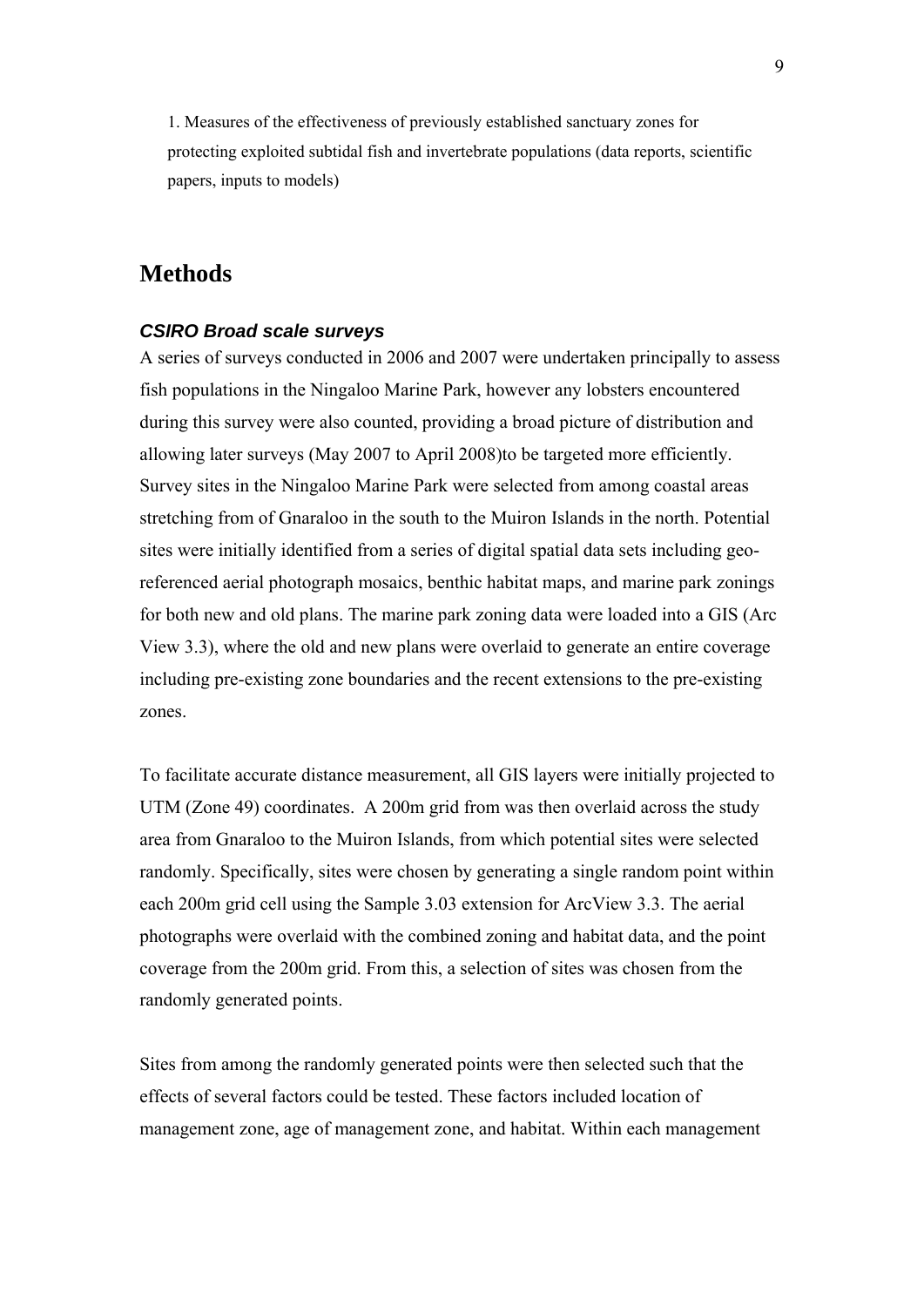zone, samples were stratified by habitat; outer reef slope, reef flat, and lagoon, passage, coastal reef.

Sampling around each no-take zone was spatially structured to make it possible to pick up any gradients in abundance that might have developed relative to park zoning. We used a cluster of sites inside and outside each zoning treatment to avoid constructing a "paired" type design. Reconnaissance of the reef prior to the project suggested there was a high degree of spatial variation at scales of 100-1000m that could potentially be confounded with treatment effects. Therefore within any preexisting sanctuary zone, sites would be placed within the centre of the zone as well as near the boundaries (except the seaward boundary). Outside each sanctuary zone an equivalent spatial structure was established, with sites that were adjacent to the boundary  $(< 0.5 \text{km})$ , as well as other sites that were distant from the boundary  $(>1km)$ . The Maud zone was an exception because there is no similar fringing reef present immediately to the north of the Maud Sanctuary zone. Within each of these strata, sites were also stratified with respect to reef habitats, to include outer reef slope, reef flat and lagoon, passage and coastal reef sites. A further aspect accommodated by the design was the fact that newly expanded zones included preexisting zones, so the establishment of sites had to be sufficient to be able to assess the effects of pre-existing zones as well as to lay the basis for detection of trends than may develop in new zones over time (Fig. 1). Sites selected based on these criteria were then projected into geographic co-ordinates (WGS 84) and downloaded to a GPS unit.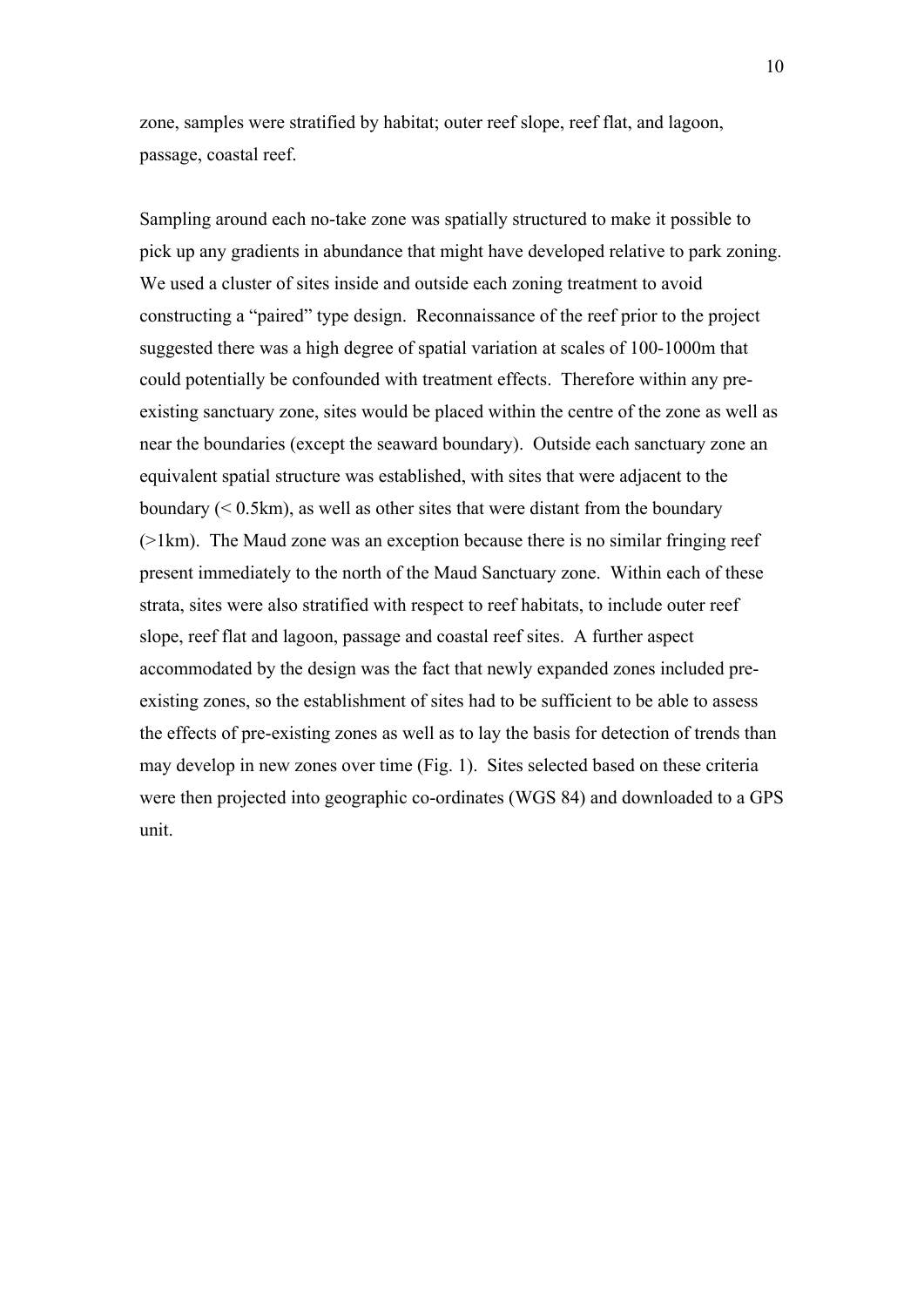<span id="page-9-0"></span>

Figure 1. Diagram of sampling design to achieve representation of large scale habitat types, historical variation in zoning and potential gradients in effects on fish and lobster populations.

#### *CSIRO Field Sampling*

Fish and Lobster within the Ningaloo Marine Park were sampled using underwater visual census (UVC). Survey sites were located in the field using a hand-held GPS unit; at each site a single SCUBA diver swimming along a 100m x 10m belt transect, identifying, counting, and estimating the total length of fishes observed within the transect.

Transect length was measured by the diver using a modified Chainman©. This device measures distance by paying out biodegradable 0.3mm cotton twine and displaying the length of twine on a counter easily viewed by the diver. On reaching the seabed, the diver wraps a coil of twine around a solid structure then begins the 100m transect. Upon reaching the end of a transect, the twine is wrapped around a structure, broken off, then left on the benthos to biodegrade within a few days. This method greatly increases the efficiency of the transect method since a line does not need to be laid or retrieved as would be necessary using the traditional tape measure approach.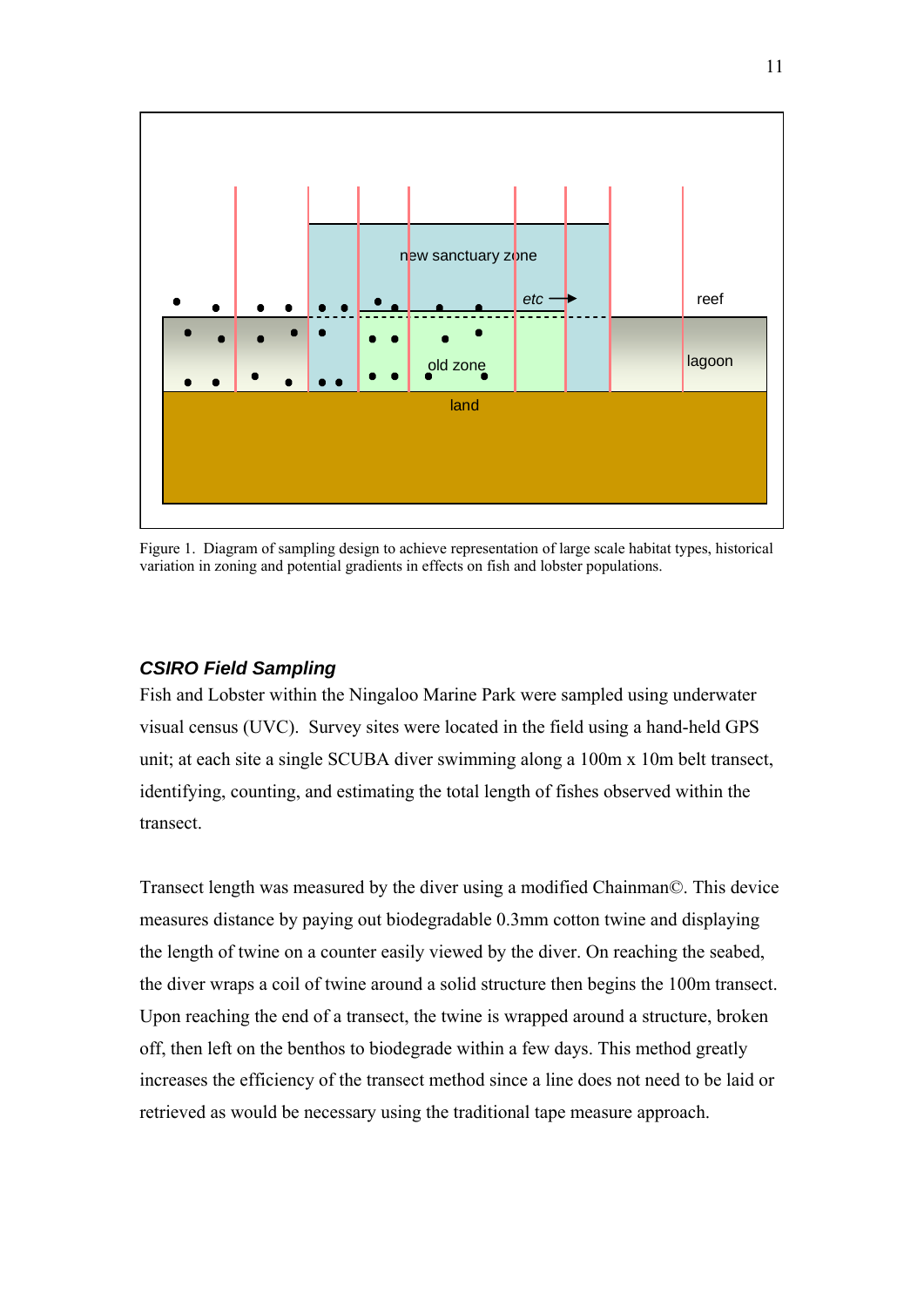Where possible, fish and lobsters observed on any transect were identified to species level. In order to minimize inter-observer variation in fish identification, photographic species identification guides for both fish and lobsters were produced and divers trained to identify fishes from the families of interest prior to the commencement of field work. In addition, divers were trained underwater and length estimates could be calibrated by first estimating the carapace length of any lobsters and then catching and measuring them (Babcock et al. 2007). Further details of fish sampling are available in a separate report (Babcock et al. 2008).

In addition to surveying fishes and spiny lobsters, each diver characterized the benthic habitat by estimating percent cover of sessile life forms (e.g. coral, algae) and substratum classes (e.g. sand, rubble, boulders), and the cover of live versus dead coral (English et al. 1997). Other information recorded by the SCUBA diver included the depth, visibility, and the compass bearing of the direction swum. A snorkel diver would follow the SCUBA diver and record the percentage cover of the various coral growth forms (branching, tabulate, digitate, massive, encrusting, sub-massive), and the species composition of algae and sea grasses. To complement this habitat data, the snorkel diver also took multiple photographs of the benthos along the length of each transect.

Operationally, the sampling involved deploying two divers, one to complete the transect (SCUBA or snorkel depending on depth) and one to record habitat data (snorkel). This was generally done without anchoring the vessel and each 100m transect took approximately 30 minutes to complete. Since only a single transect was conducted at each site, transects represented a replicate in a given zone–habitat strata. Working in this way using two teams on separate inflatable boats, it was possible to complete up to 40 transects per day. This regime, whilst lacking resolution at the site scale, maximized the resolution of sampling at the larger scale of most interest to the objectives of this study, and allowed collection of density and size data for fishes over a broad area of the Ningaloo Marine Park.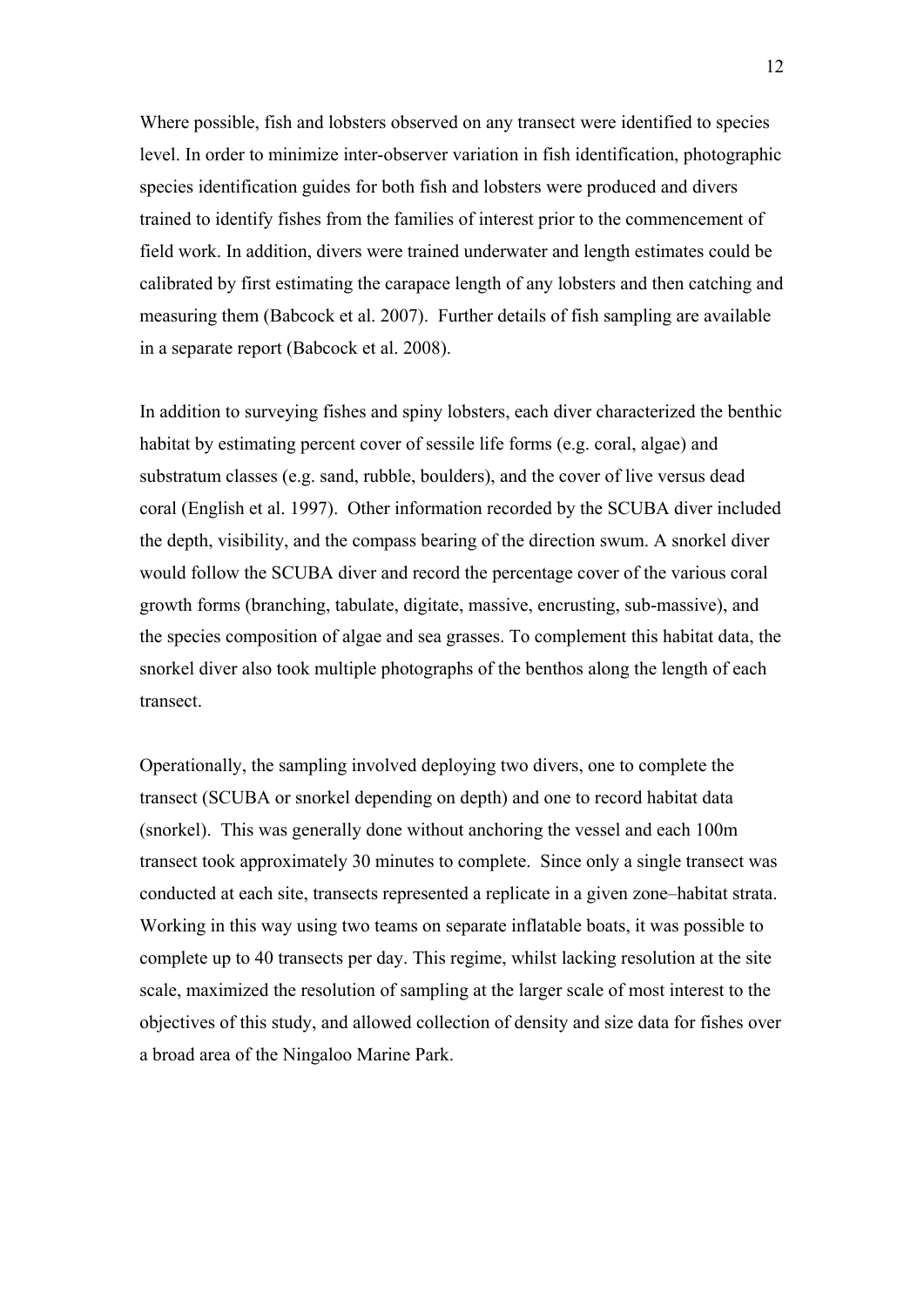#### <span id="page-11-0"></span>*CSIRO Targeted lobster surveys*

During April 2008 a series of sites were surveyed for lobsters from Lighthouse Bay in the north to 3-Mile Sanctuary in the south. Sites that appeared to be suitable lobster habitat were chosen from a series of geo-rectified aerial photographs and loaded onto a hand-held GPS. At each site two divers entered the water and each diver swam a  $100 \times 5$  m transect, identifying, counting and estimating carapace length of any lobsters encountered. the narrower transect width allowed divers to target lobster habitat more effectively. The divers also recorded visual estimates of percent cover of major substrate and habitat categories.

#### *AIMS Targeted lobster surveys*

Species identification and quantification of rock lobster were undertaken at locations from Lighthouse SZ in the north to Turtle SZ in the south (Table 1). Sampling of the NMP areas was designed in a hierarchical structure to enable analyses at different spatial levels of organization. Site selection was largely predetermined with the aim to balance four essential criteria, the need to consider / encompass; 1) the entirety of the NMP, 2) as many sanctuary / recreational zone borders as possible, 3) general trends in human usage patterns, and 4) logistical field constraints. In total, 265 transects encompassing 47 sites at 15 separate locations were surveyed (71 in May; 48 in July; 146 in September [Table 1]). Transects were 5 x 100m underwater visual surveys (SCUBA or snorkel) at sanctuary and recreational management zones and at both inner lagoon and outer slope reefs. In areas with high or low abundance (e.g. Cloates Bay & Winderabandi for high; entire southern section for low), sampling was intensified to provide a more complete picture.

#### *Analysis*

Data presented here is an amalgamation of both AIMS and CSIRO lobster data in order to provide as comprehensive an overview as possible.

Data were broadly stratified by management zone, habitat and region for analyses, with habitats being defined as reef slope, reef flat, and lagoon. Because the new zoning provisions were either not in existence or were relatively recent at the time of the surveys, management zones were classified as either no-take (inside pre-existing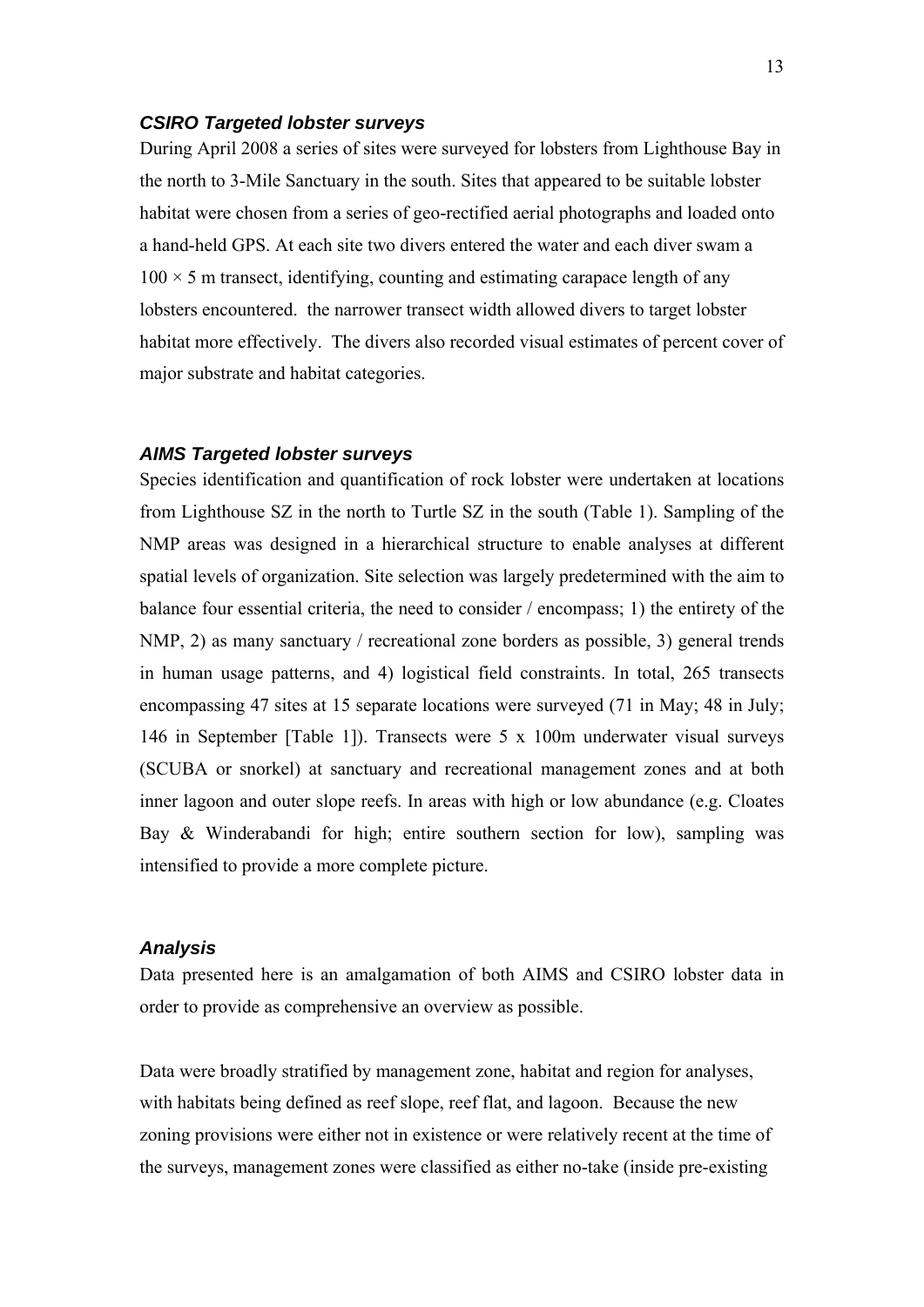sanctuary zones established in 1987) or open (outside pre-existing sanctuary zones) Zoning, Habitat and Region were treated as fixed effects (e.g. Willis et al. 2003b).

Lobster densities were generally too low to permit useful multivariate analysis. Broad scale trends in distribution were therefore examined by graphical comparisons in the first instance. Univariate analyses were used to further analyse the data where species were present in sufficient numbers. These analyses used log linear analyses (GENMOD procedure in SAS) using an over-dispersed Poisson distribution since the count data generally did not (and are not expected to) conform to normal distributions. Estimates of statistical power for Poisson distributed data were performed using the methods of Willis et al. (2003a). We used multiple-regression of lobster counts against a number of key habitat variables in order to try to reduce the inherent variability in the data. Variables used in the regression were depth, latitude, longitude, and percent cover of sand, rubble, boulders, consolidated rubble, bommies, pavement, live hard coral , in situ dead hard coral, algae and seagrass.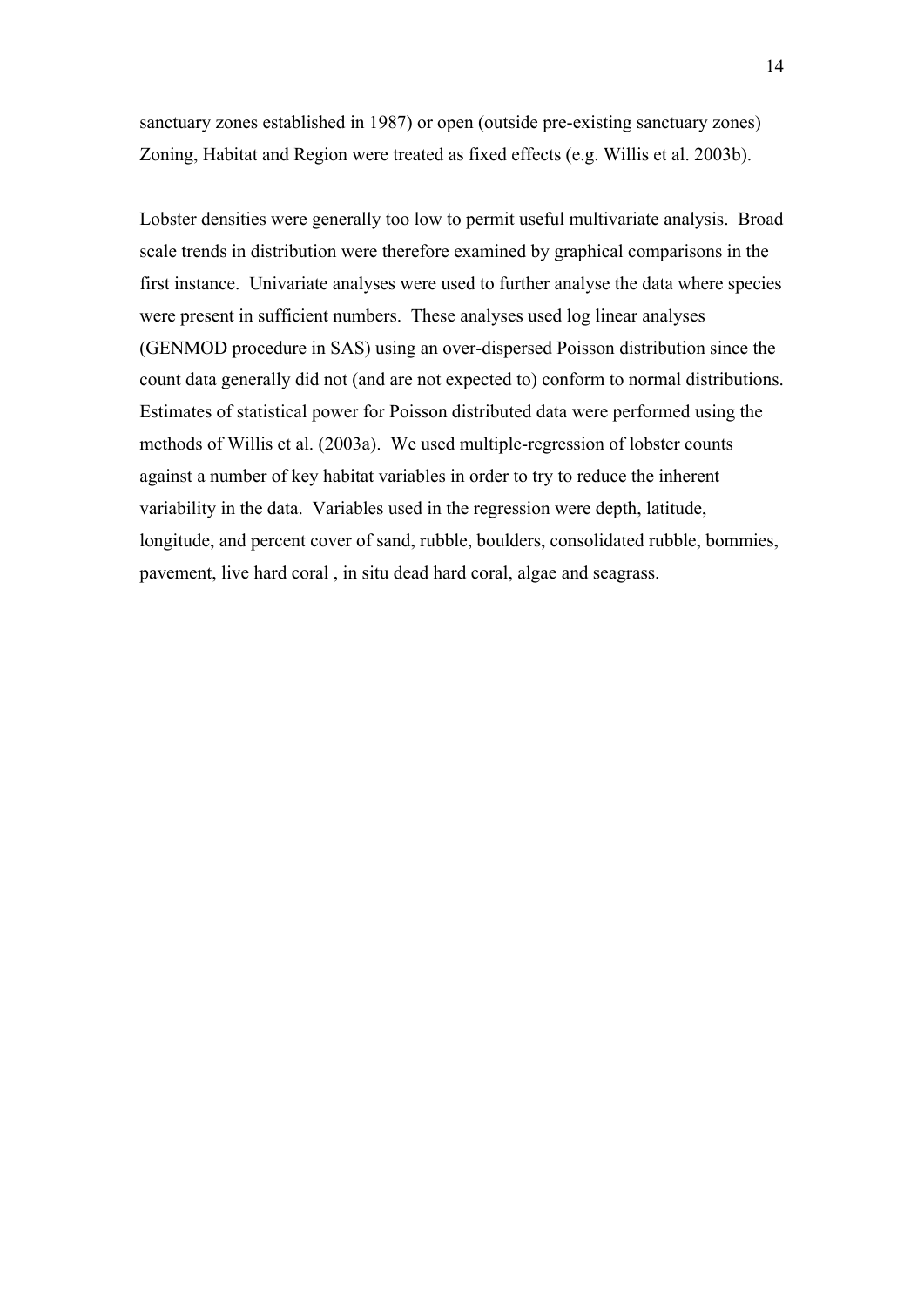## <span id="page-13-0"></span>**Results**

#### *General distribution and abundance*

A combined total of 1206 transects are incorporated in this study of the distribution and abundance of lobsters in the Ningaloo Marine Park (Table 1). Nine hundred and six of the transects were part of a broad scale study of fish distribution but also recorded lobster species abundance (Fig. 2). Three hundred of these transects specifically targeted lobster habitats and regions thought to be most important for lobster populations (Fig. 3).

Targeted lobster surveys in 2007 and 2008 were concentrated in coastal reef habitats based on trends seen in the 2006-07 surveys. Regions that appeared to have higher densities of lobsters, particularly Batemans Bay, Lighthouse, Osprey, and Farquhar were also targeted, although all regions were sampled during 2008 with the exception of the Muiron Islands which could not be re-surveyed due to difficulty of access.

| <b>REGION</b>      | Coastal | Lagoon         | Passage        | Patch | Reef           | Reef  | Grand |
|--------------------|---------|----------------|----------------|-------|----------------|-------|-------|
|                    | Reef    |                |                |       | flat           | slope | Total |
| <b>Batemans</b>    | 40      | 63             |                |       | 10             | 26    | 139   |
| Bundegi            |         |                |                | 19    | 29             | 46    | 94    |
| Cloates            |         | $\overline{4}$ |                |       |                | 10    | 14    |
| Farquhar           | 9       | 8              |                |       | 6              | 18    | 41    |
| Gnaraloo           | 13      | 23             |                |       | 8              | 58    | 102   |
| Jurabi             | 12      | 1              | 1              |       | $\overline{4}$ |       | 18    |
| Lighthouse         | 16      |                |                |       |                | 79    | 95    |
| Mandu              | 10      | 36             | $\overline{2}$ |       | 42             | 43    | 133   |
| Mangrove           |         | 35             |                |       | 26             |       | 61    |
| Maud               |         | 33             |                |       | 28             | 29    | 90    |
| Muiron             |         | 32             |                |       | $\overline{4}$ | 49    | 85    |
| Osprey             | 11      | 43             | 33             |       | 64             | 31    | 182   |
| Pelican            | 13      | 29             | $\overline{4}$ |       | 21             | 48    | 115   |
| Turtles            | 8       |                |                |       | 1              |       | 9     |
| Winderabandi       | 5       |                |                |       | 8              | 15    | 28    |
| <b>Grand Total</b> | 137     | 307            | 40             | 19    | 251            | 452   | 1206  |

Table 1. Distribution of sampling effort among regions and habitats throughout the Ningaloo Marine park from 2006-2009. Data are numbers of sites samples.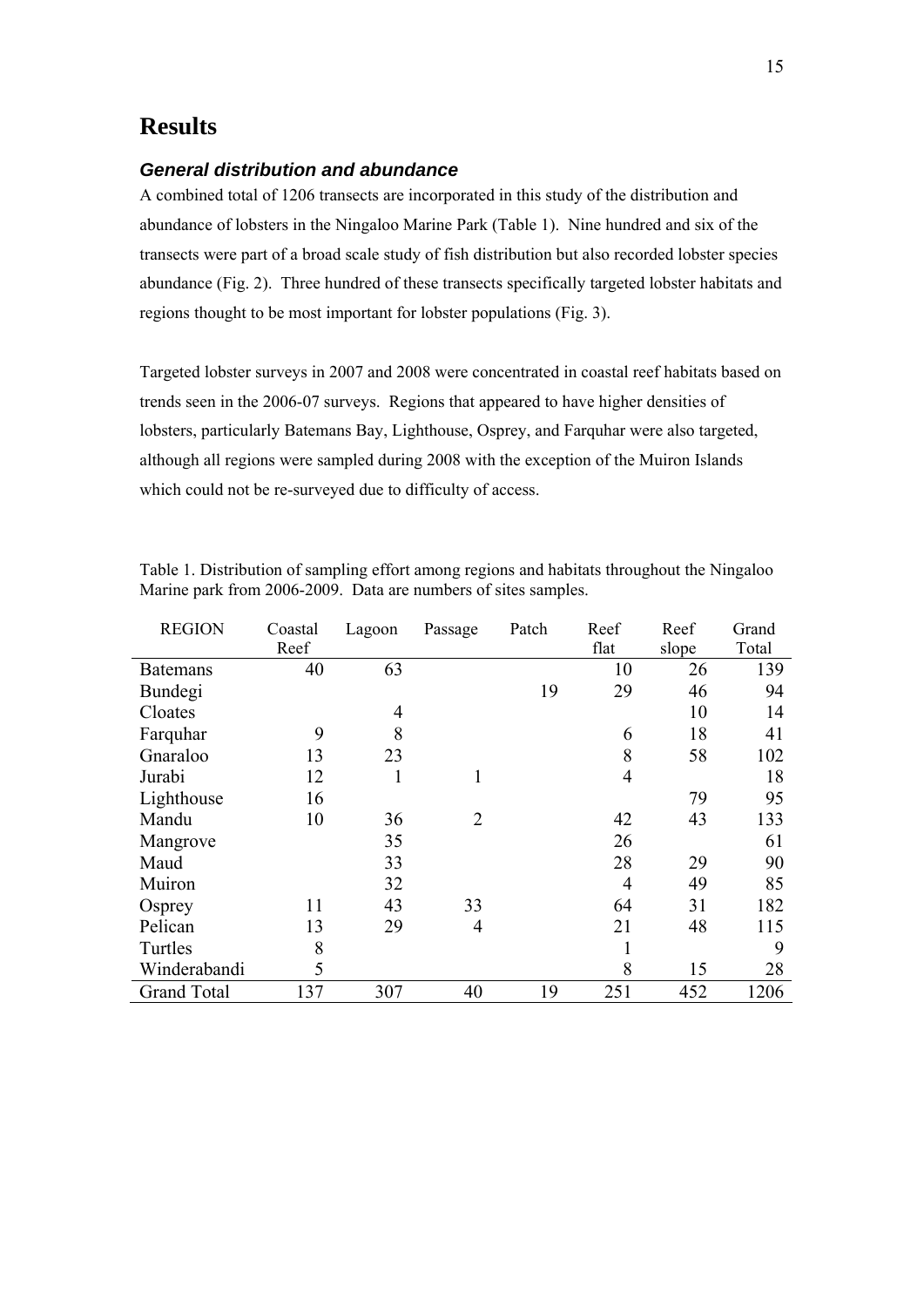

Figure 2. Sampling sites and numbers of lobsters (all species combined) encountered in broad scale surveys of the Ningaloo Marine Park 2006-2007.

Broad scale surveys in 2006 and 2007 determined that there were strong trends in the distribution of lobsters within the Ningaloo Region. Lobsters were far more abundant in the Bateman's Bay Region than in any other area, with a mean density of 33.3.ha<sup>-1</sup>. The next highest densities were more than an order of magnitude lower at around  $1.5$  ha<sup>-1</sup> and in many regions no lobsters were recorded (Fig. 4). Among habitats, densities were similarly skewed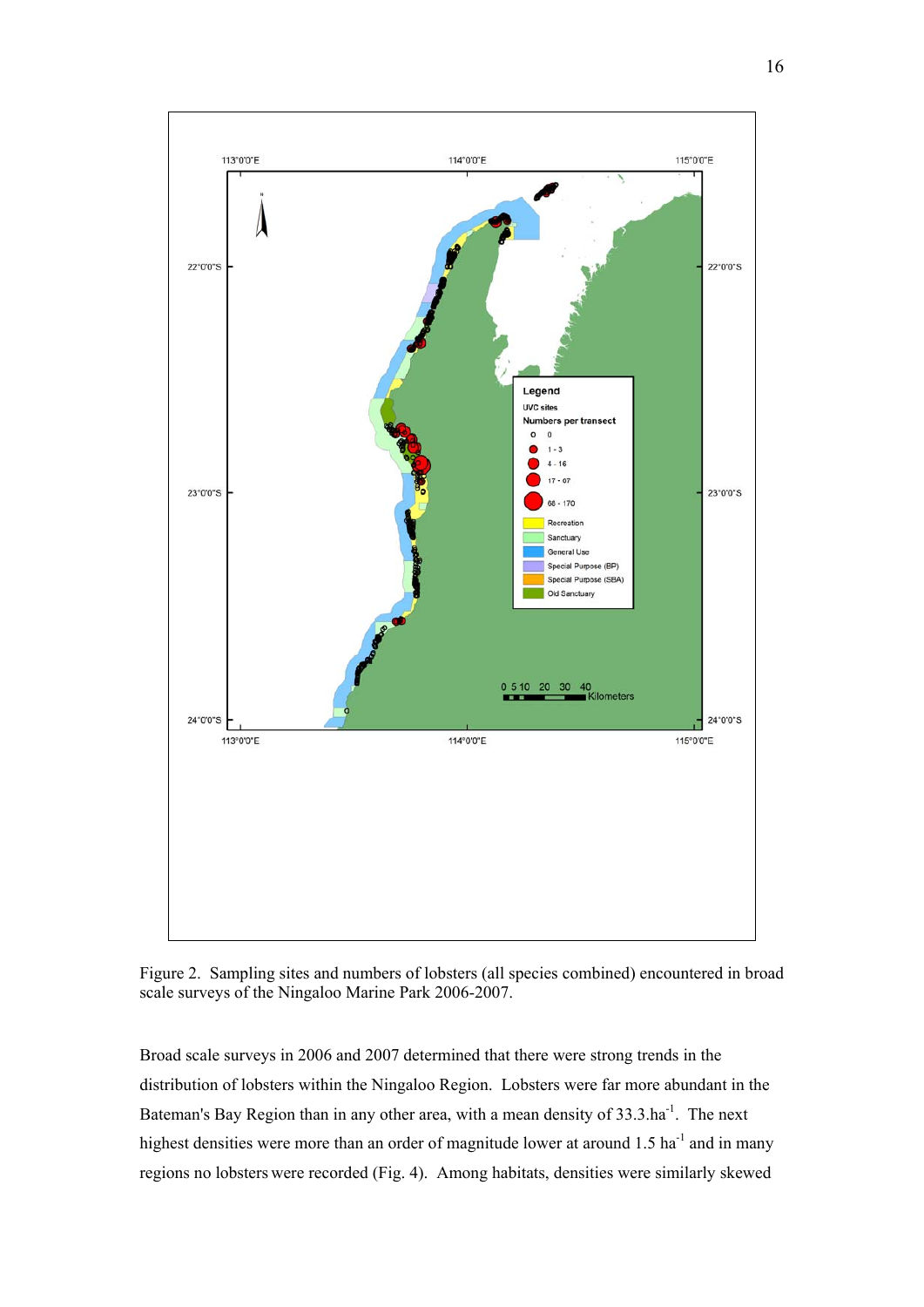towards a single habitat type, coastal reef, where the average density was 139. ha<sup>-1</sup>. In other habitats densities were more than two orders of magnitude lower, with densities of less than one lobster per hectare. Both of these trends were driven by the occurrence of some sites with extremely high densities on coastal reefs in Batemans Bay (Fig. 2).



Figure 3. Sampling sites and numbers of lobsters (all species combined) encountered in targeted lobster surveys of the Ningaloo Marine Park 2008-2009.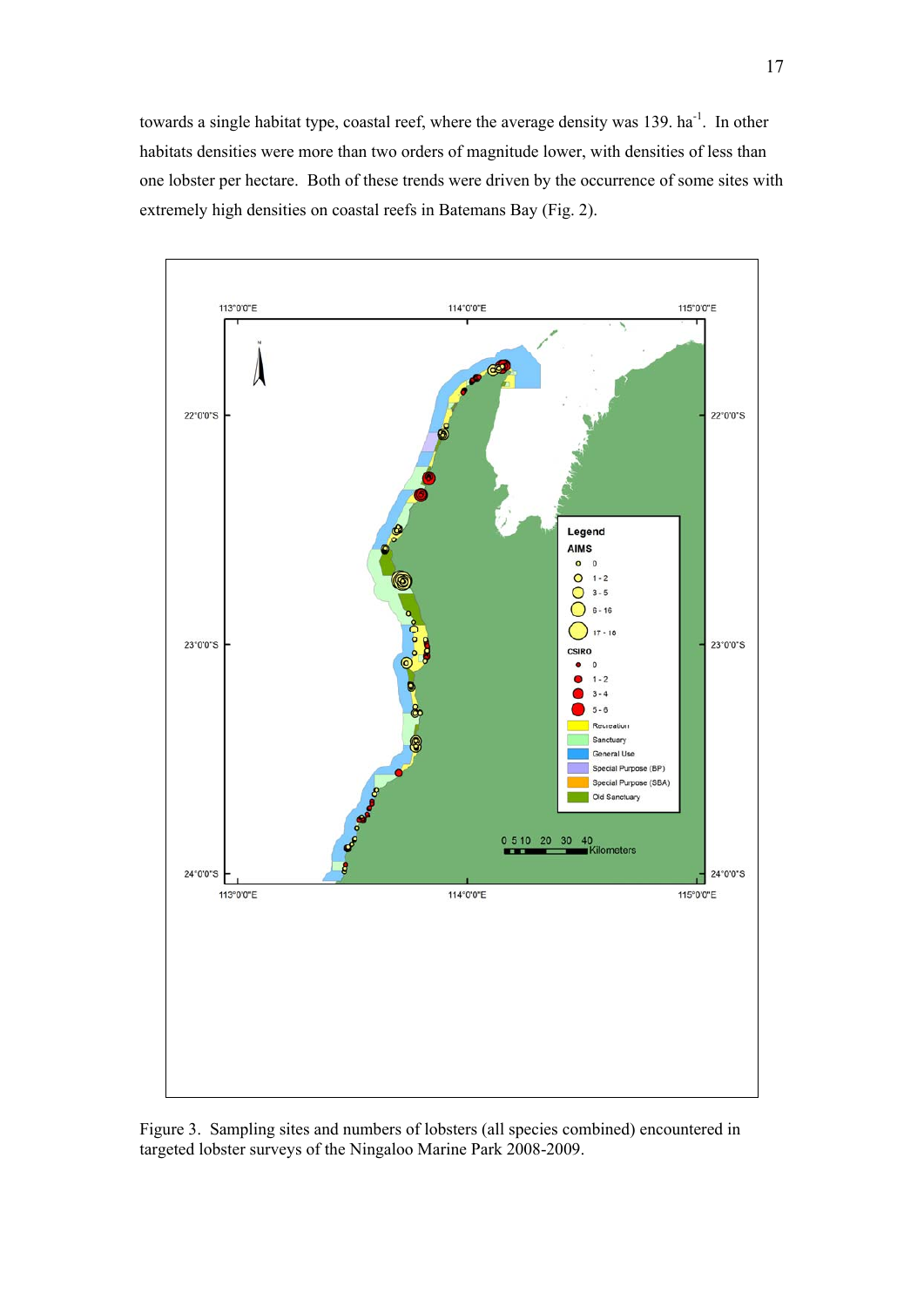

Figure 4. Lobster density across regions of the Ningaloo Marine Park. Data based on targeted lobster surveys 2007-2009.



Figure 5. Lobster density across habitats of the Ningaloo Marine Park. Data based on targeted lobster surveys 2007-2009.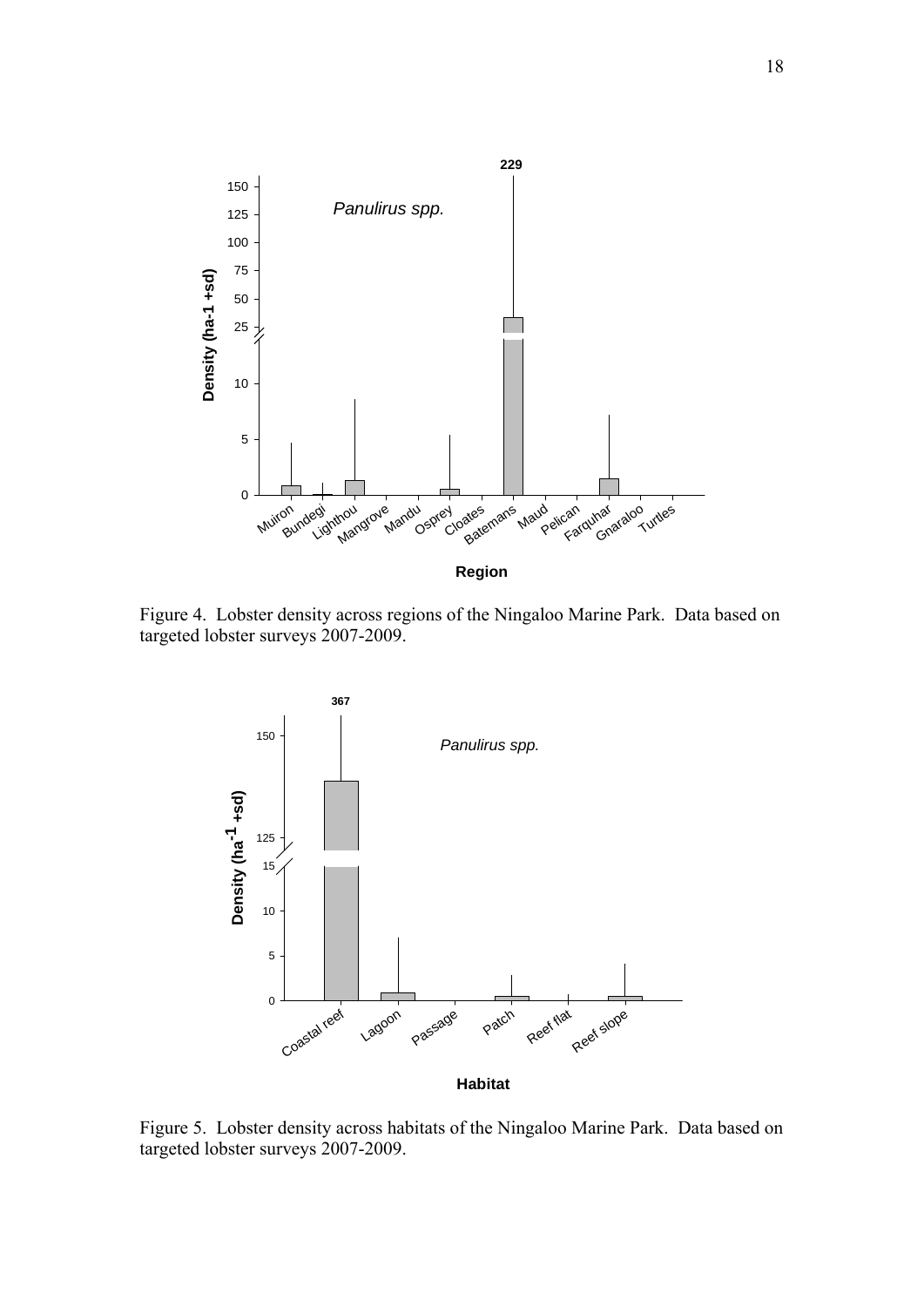

**Region**

Fig. 6. Variation in density of lobsters across Regions of the Ningaloo Marine Park. Data are based on targeted surveys of lobsters 2007-2009.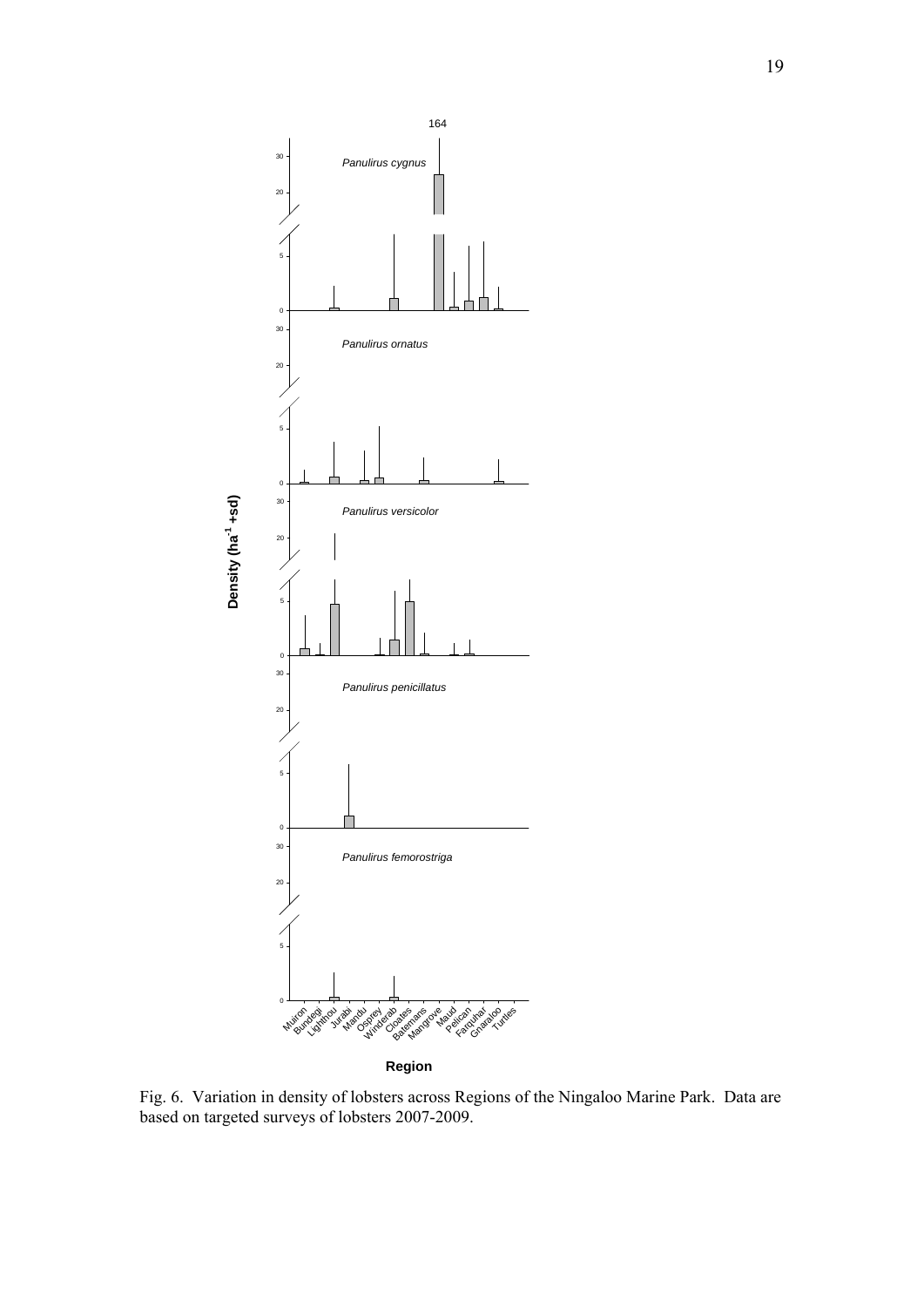The Northwest Cape area (Lighthouse and Jurabi) had intermediate densities of lobsters (Fig. 6), but also the highest diversity of lobsters with all five of the recorded species (*Panulirus cygnus, P. ornatus, P. versicolor, P. penicillatus, P. femoristrigata*) found there (Fig. 7). Both density and diversity of lobsters was lower at Mandu and Osprey (Figs. 6 & 8) and only *P. cygnus* and *P. ornatus* were found there. Osprey was the most northerly region where *P. cygnus* were encountered more than as occasional vagrants. Counts of several individuals per transect were not unusual on shoreline coastal reefs in that region (Fig. 8). Surveys in late January 2009 found females of *P. cygnus* either in berry or with tarspots at this time. In the Winderabandi and Cloates regions densities of lobsters were slightly higher and *P. ornatus* was relatively rare while *P. versicolor* was present in higher numbers (Figs. 6 & 9), mainly at reef slope sites at Winderabandi. *Panulirus cygnus* was found in large numbers within Batemans Bay, and mainly on coastal reefs. Particularly high densities of *P. cygnus* were found on some coastal reef sites (Fig. 2) that were essentially shoreline reefs formed from eroded beach rock. These rock formations provided numerous ledges and overhangs. Waters in these areas were notably turbid due to resuspended algal and seagrass (*Posidonia* and *amphibolis*) detritus (similar to coastal sites on more southern parts of the west coast of WA which are in the central range of this species' distribution).



Figure 7. Abundance of lobster species in the Lighthouse and Jurabi regions of Ningaloo Marine Park Data are from 2007-2008.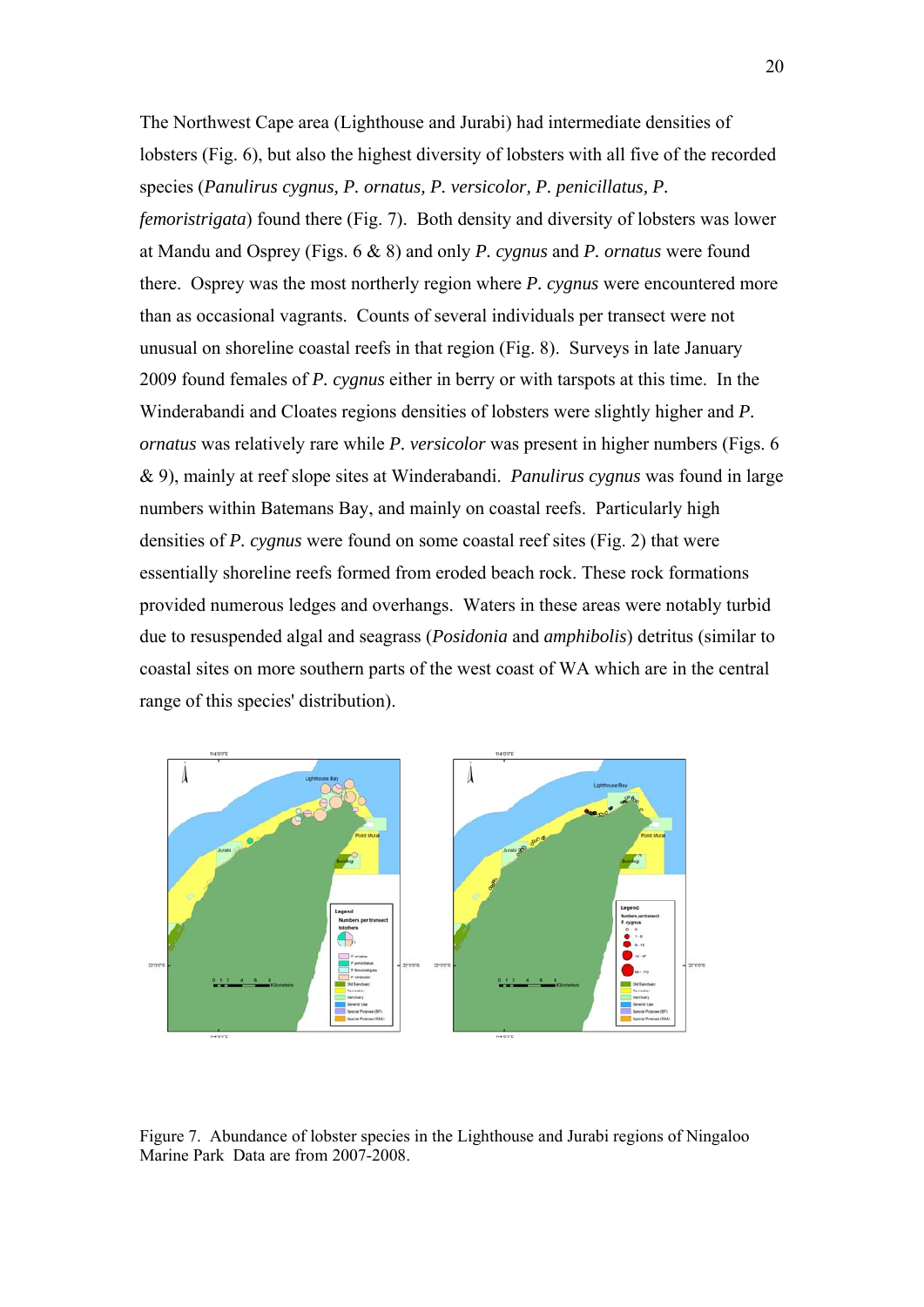

Figure 8. Abundance of lobster species in the Mandu and Osprey regions of Ningaloo Marine Park Data are from 2007-2009.



Figure 9. Abundance of lobster species in the Cloates and Batemans Bay regions of Ningaloo Marine Park Data are from 2007-2008.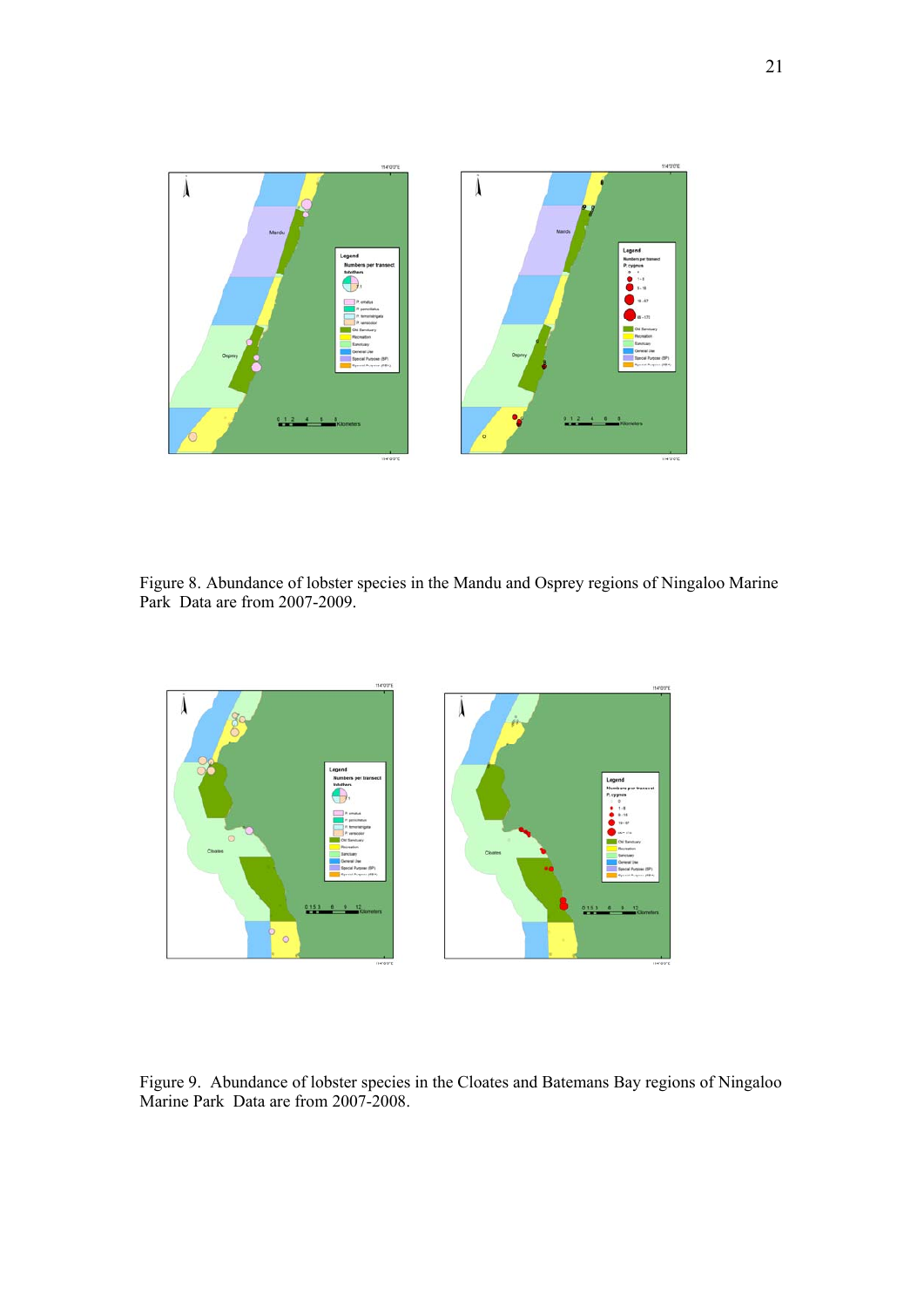

Figure 10. Abundance of lobster species in the Maud and Pelican regions of Ningaloo Marine Park Data are from 2007-2008.



Figure 11. Abundance of lobster species in the Southern Regions of Ningaloo Marine Park Data are from 2007-2008.

Relatively low densities of both *P. cygnus* and *P. versicolor* were found in the Maud and Pelican regions compared to those in Batemans Bay and Winderabandi (Figs. 6 & 10). *Panulirus cygnus* was present consistently at regions from Maud south (Figs. 6,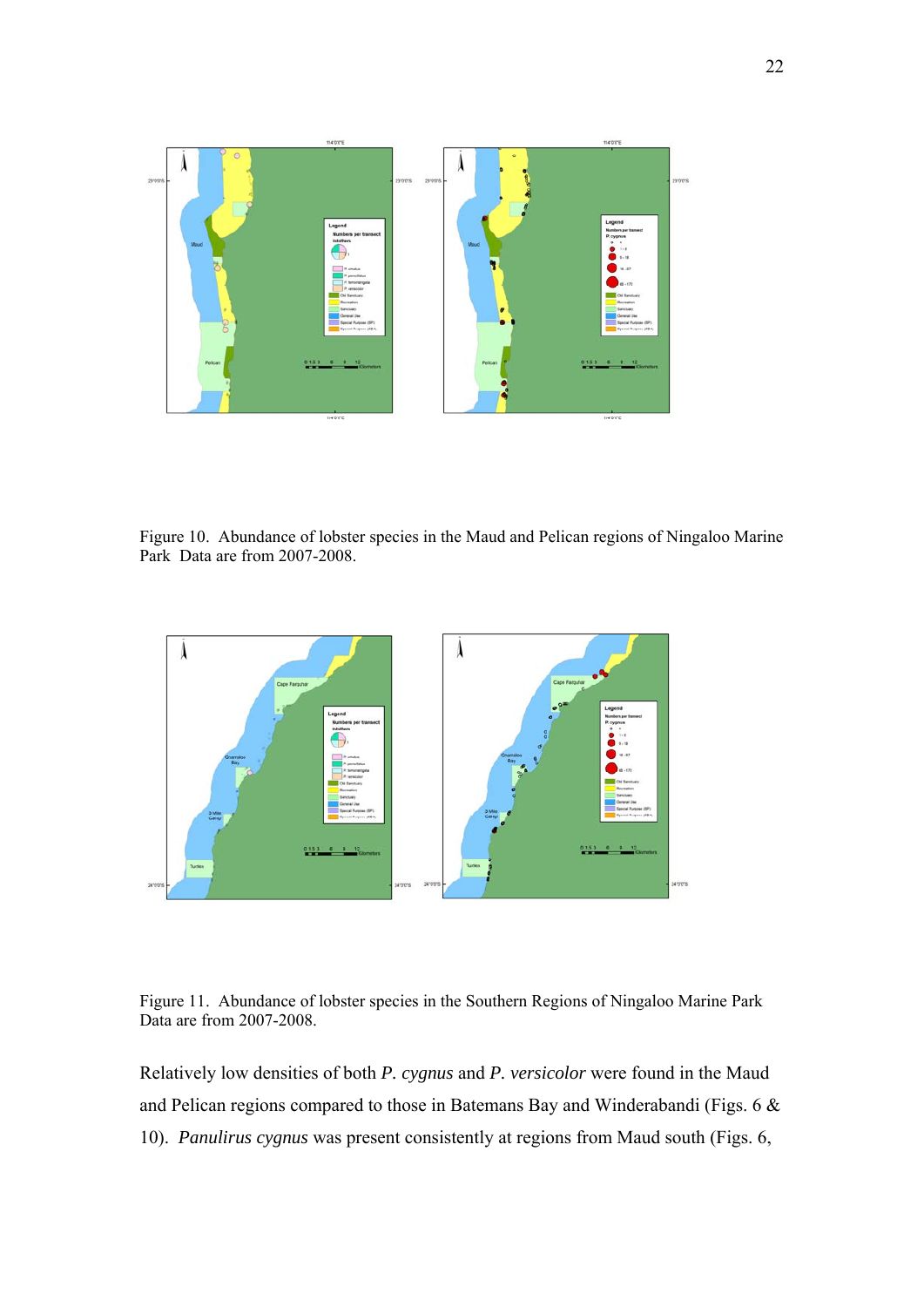<span id="page-21-0"></span>10, 11) though densities were not particularly high and far lower than those in Batemans Bay. Relatively few *P. ornatus* were recorded in southern areas.

#### *Species abundance and habitat associations*

For lobsters in general there was highly significant variation in abundance of lobsters among habitats (F<sub>5,1200</sub> = 107.4, p<0.0001) with most lobster found in coastal reef habitat. Within individual species, *P. versicolor* showed significant variation at the habitat level. (F  $_{5,1200}$  =24.68, p<0.0001) and was less common in lagoon, passage and reef flat habitats (Fig. 12). For *P. cygnus* and *P. ornatus* formal analyses were not successful (algorithms did not converge). Visual analysis of data show however that in addition to being by far the most abundant species in the Ningaloo Marine Park *P. cygnus* (Fig. 12) was found most often in the coastal reef habitat, where it was over ten times more abundant than any other species. *Panulirus ornatus* was also more abundant on coastal reefs than in other broad habitats. Both *P. penicillatus* and *P. femoristrigata* were too rare to allow any general statements to be made about their habitat associations.

More detailed (transect scale) habitat associations were explored for *P. cygnus, P. versicolor* and *P. ornatus* using multiple regression. While habitat associations were relatively weak, there were significant correlations between the abundance of species and quantitative habitat descriptors (*P. versicolor* R-square 0.0248, p<0.0001; *P. cygnus* R-square 0.035, p<0.0001). *P. cygnus* was positively associated with macroalgae, but negatively correlated with rubble (Table 3). In contrast *P. versicolor* was positively associated with bommies, limestone pavement and latitude (more abundant in the north) but negatively correlated with live coral cover. *Panulirus ornatus* was not correlated with any of the transsect scale environmental variables.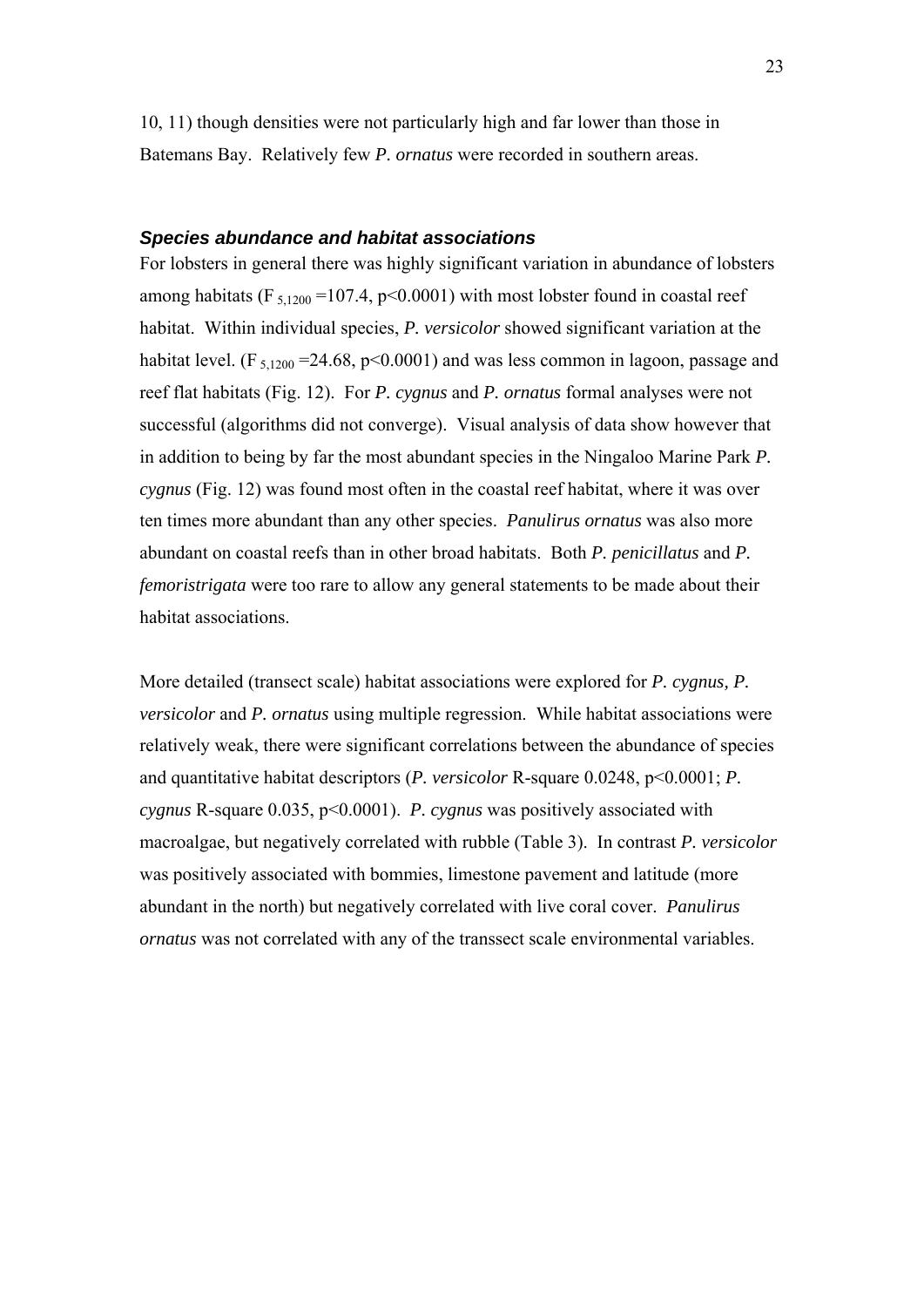

Figure. 12. Variation in habitat distribution of lobster species in the Ningaloo Marine Park.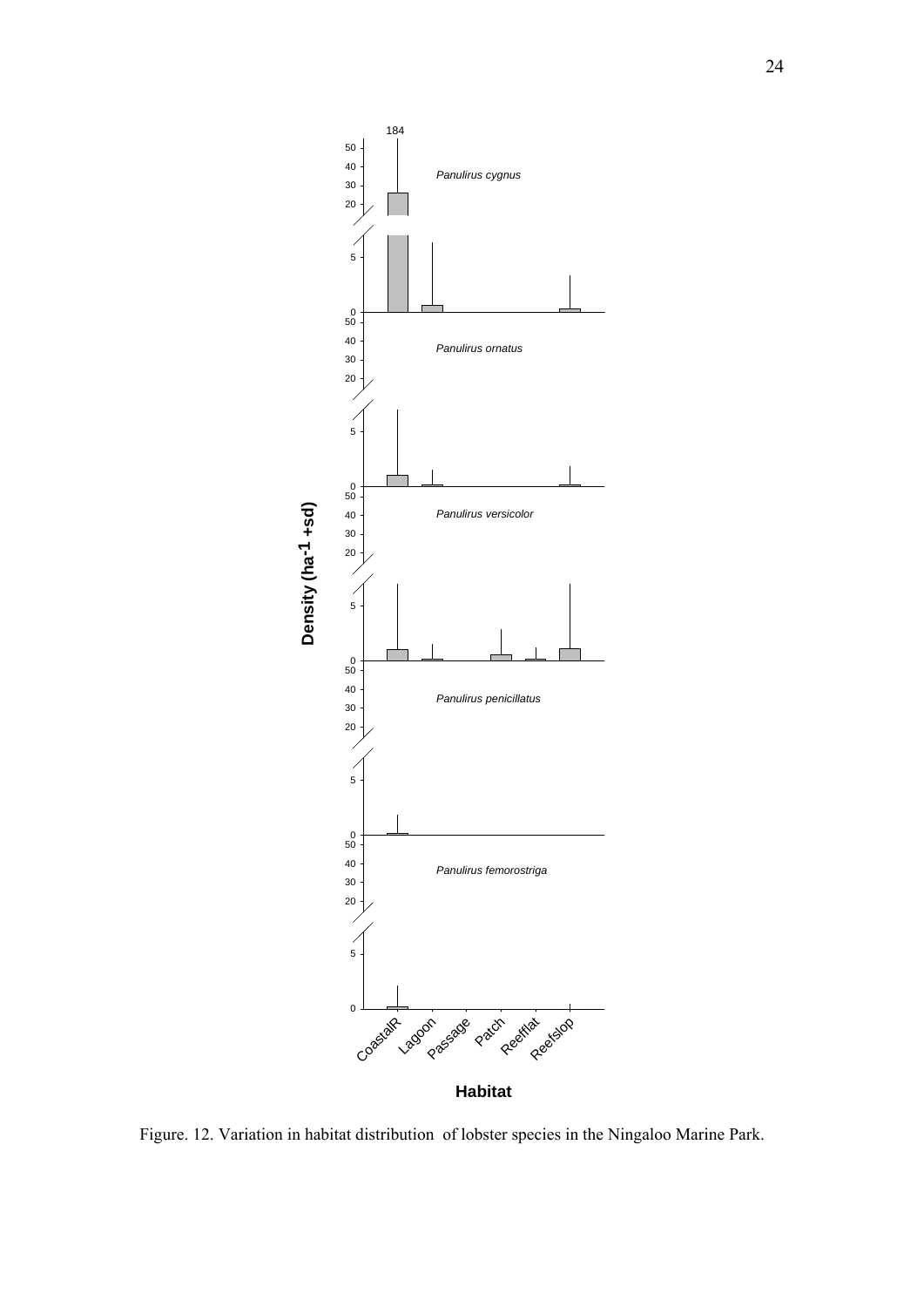<span id="page-23-0"></span>Table 3. Habitat parameters associated with variation in lobster abundance in the Ningaloo Marine Park. No significant correlations with habitat parameters were found for *P. ornatus*. Numbers of other species *P. penicillatus* and *P. femoristrigata* were too low to analyse. Results from multiple regression with backwards elimination of variables.

| Variable             | Parameter estimate | <b>SE</b> |       | p        |
|----------------------|--------------------|-----------|-------|----------|
| Panulirus cygnus     |                    |           |       |          |
| Rubble               | $-0.21$            | 0.091     | 5.45  | 0.0197   |
| Algae                | 0.388              | 0.072     | 29.44 | < 0.0001 |
|                      |                    |           |       |          |
| Panulirus versicolor |                    |           |       |          |
| <b>Bommies</b>       | 0.073              | 0.0143    | 26.4  | 0.0001   |
| Pavement             | 0.009              | 0.0051    | 3.16  | 0.0759   |
| Coral                | $-0.0137$          | 0.0079    | 3.01  | 0.0831   |
| Latitude             | 0.848              | 0.218     | 15.19 | 0.0001   |

#### *Marine Park zoning and lobster distribution*

Because of the relatively low densities of lobsters present in most regions, as well as differences in the distribution of lobsters among regions, it was not possible to test for overall differences between fished and unfished areas among regions (algorithms did not converge). However for a subset of regions some tests were possible for some species. Populations of *P. cygnus* inside and outside the Dugong (Batemans Bay) sanctuaries (established 1989) were compared, while at Lighthouse regions, populations of *P. versicolor* and *P. ornatus* (Lighthouse only) inside and outside newly created sanctuary zones (est. 2006) were compared with adjacent populations in recreation zones or other areas where recreational fishing is allowed.

There were highly significant differences in the density of *P. cygnus* populations between old sanctuary zones and recreation zones at Batemans Bay, with approximately 33 times greater density inside the sanctuary zone. Differences among habitats were also highly significant, with higher densities in coastal reef habitats, but there was not a significant interaction effect (Table 4, Fig 13). Despite the highly overdispersed nature of the data, the Statistical Power of the performed test was >0.99, primarily due to the large effect size.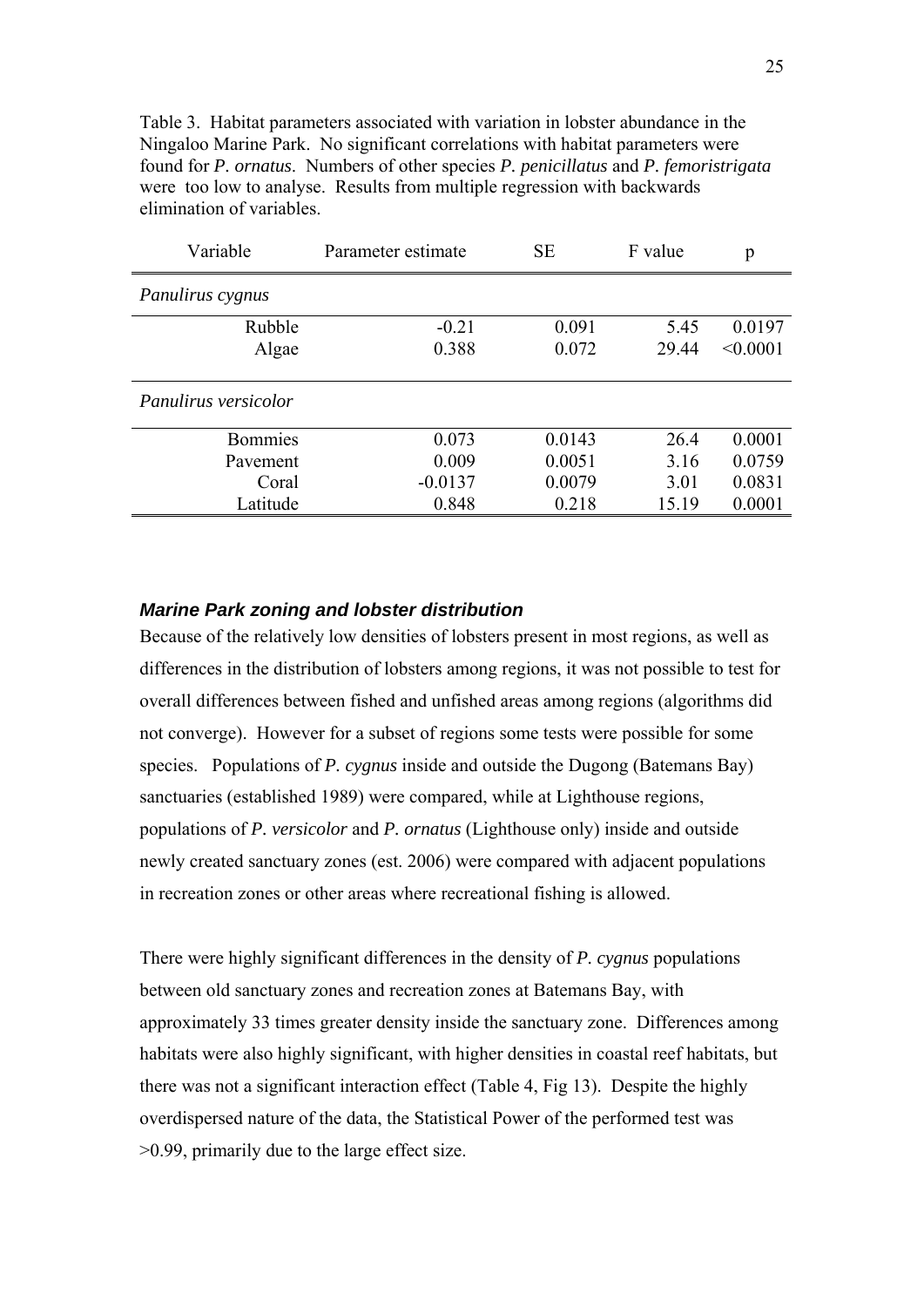

Figure 13. Density of *P. cygnus* in fished and unfished areas of Batemans Bay, 2007-2008. \*; not sampled.

Table 4. Density *P. cygnus* at Batemans Bay. Zoning and Habitat were treated as fixed factors in a log linear analysis of density (SAS Proc Genmod).

| Source             | Num DF Den DF F Value p |    |      |        |
|--------------------|-------------------------|----|------|--------|
| Zoning             |                         | 58 | 5 14 | 0.0272 |
| Habitat            | $\mathcal{D}_{\cdot}$   | 58 | 8.73 | 0.0005 |
| Zoning * Habitat 1 |                         | 58 | 0.83 | 0.3660 |

At the Lighthouse Region densities of *P. versicolor* were greater inside the sanctuary zone than in the adjacent recreation zones but they did not vary with habitat (Table 5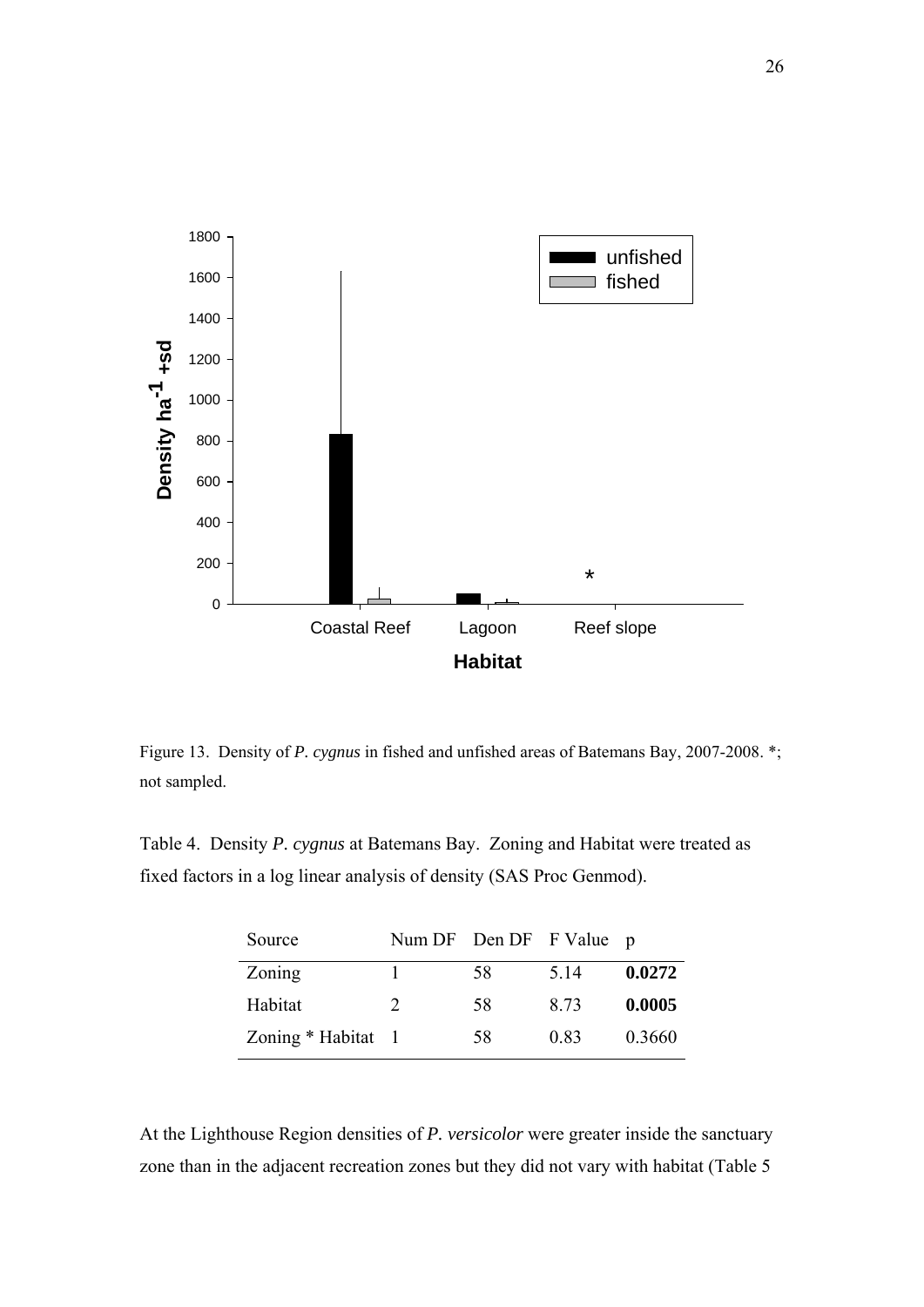Fig 14). In contrast, densities of *P. ornatus* did not differ across different zoning types but did vary among habitats being more common on reef slopes and absent from coastal shoreline reefs (Fig. 14). In both cases the power of the performed tests were >0.9, providing a high level of confidence in the results.

Extrapolation of results to produce estimates of sample size required to detect any future changes in population density relies on the assumption that the statistical distribution of the data remains the same as the population changes, an assumption that may well not hold true. However, if we use the *P. ornatus* population at Lighthouse Bay, where there was no difference across sanctuary zone border, as an example we can estimate that approximately 77 samples within each zone would be required to detect a fourfold increase in density. This equates to the cumulative samples from approximately 5 years of monitoring at the same intensity as reported here.

Table 5. Density *P. ornatus* and *P. versicolor* at the Lighthouse Region. Zoning and Habitat were treated as fixed factors in a log linear analysis of density (SAS Proc Genmod).

| Source           |                | Num DF Den DF F Value |       | p      |  |  |
|------------------|----------------|-----------------------|-------|--------|--|--|
| P. ornatus       |                |                       |       |        |  |  |
| Zoning           | $\overline{1}$ | 28                    | 0.04  | 0.8469 |  |  |
| Habitat 2        |                | 28                    | 13.41 | 0.0010 |  |  |
| Zoning * Habitat | - 1            | 28                    | 0.00  | 1.000  |  |  |
|                  |                |                       |       |        |  |  |
| P. versicolor    |                |                       |       |        |  |  |
| Zoning           | $\overline{1}$ | 28                    | 5.44  | 0.0271 |  |  |
| Habitat          | 2              | 28                    | 2.31  | 0.1399 |  |  |
| Zoning * Habitat | -1             | 28                    | 013   | 0.7250 |  |  |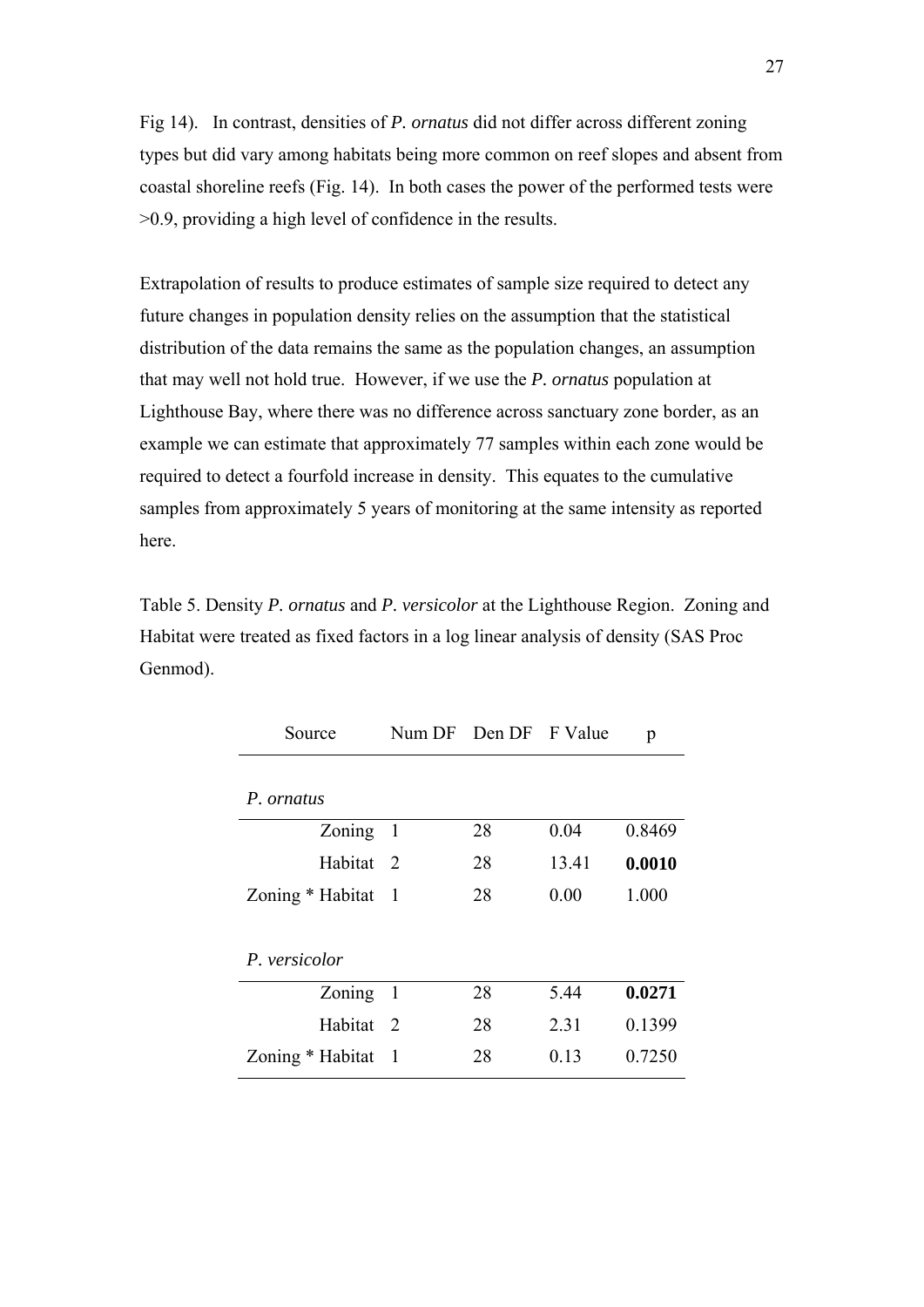<span id="page-26-0"></span>

Figure 14. Density of lobsters in fished and unfished areas of the Lighthouse Region, 2007- 2008. A. *Panulirus ornatus*, B. *Panulirus versicolor*.

#### *Population size structures*

Average sizes of individual *P. cygnus* was significantly different between fished and unfished areas at Batemans Bay. Surprisingly, mean size was significantly larger  $(F_{1,574} = 57.36, p<0.0001)$  in the fished area (74.1 +/- 14.1 mm CL) than in the adjacent old sanctuary areas (61.8 +/- 12.1 mm CL). Size structures of *P. cygnus*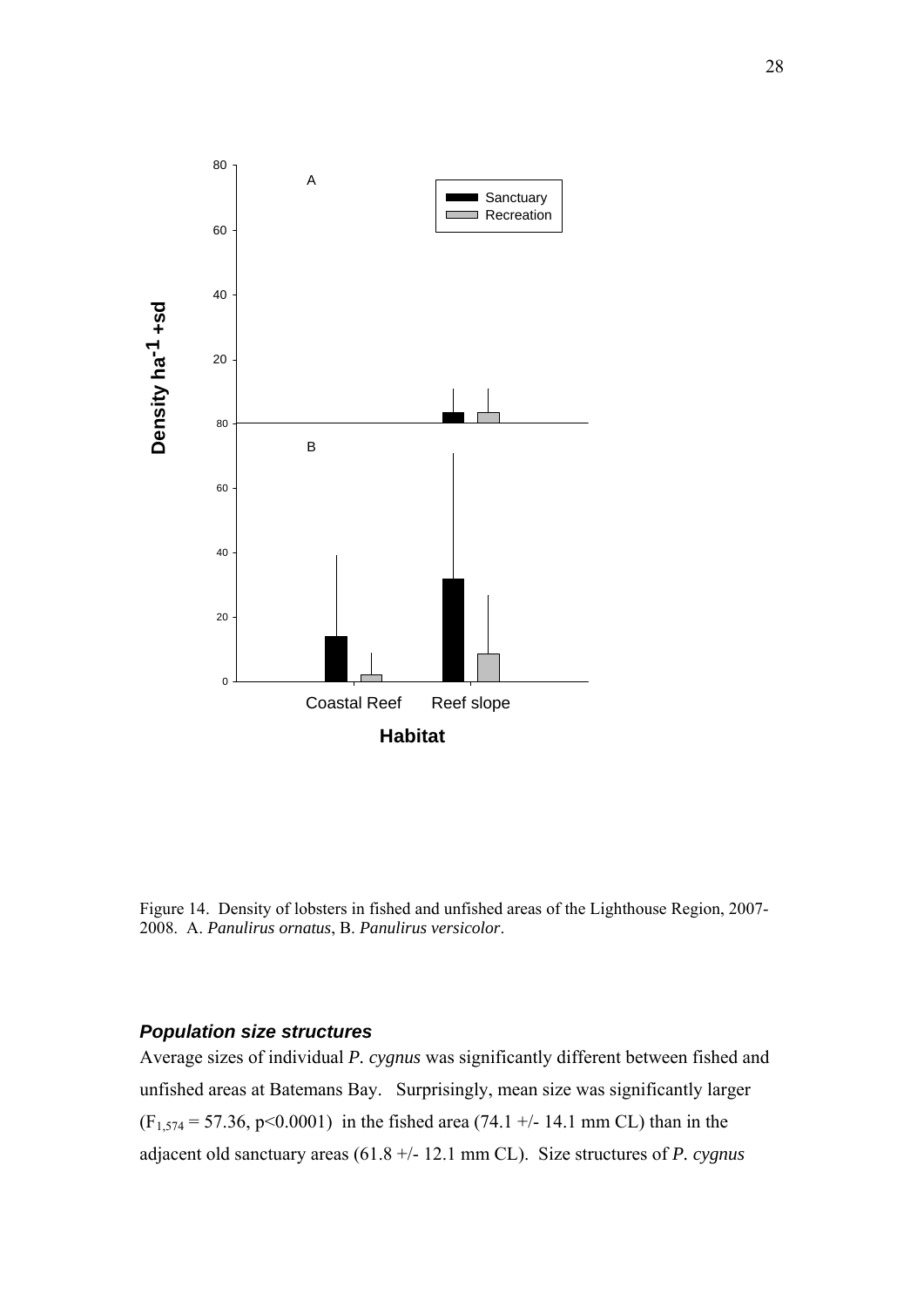populations at Batemans Bay also differed markedly between fished and unfished areas (Fig. 15). Even though lobster densities were lower outside the old sanctuary zone, large individuals were more common, and individuals up to estimated carapace lengths of 110 mm were observed there, while the largest *P. cygnus* seen in the unfished area was 95 mm CL. Small lobsters were another even more important factor attributing to the mean size difference, with small lobsters (<45 mm CL) much more common in the old sanctuary zone.



Figure 15. Population size frequency distribution for *P. cygnus* in fished and unfished areas of Batemans Bay.

Sizes of *P. ornatus* and *P. versicolor* were, on average, substantially larger than those of *P. cygnus*. The mean size of *P. ornatus* was 99.8 +/-35.7 s.d. and of *P. versicolor* 95.6 +/- 24 s.d. While sample sizes of both of these species were very low, even when data were pooled across all sites and years, the population structures were similar to those of the more abundant *P. cygnus* and small individuals (< 30mm CL) of both *P. ornatus* and *P. versicolor* were recorded.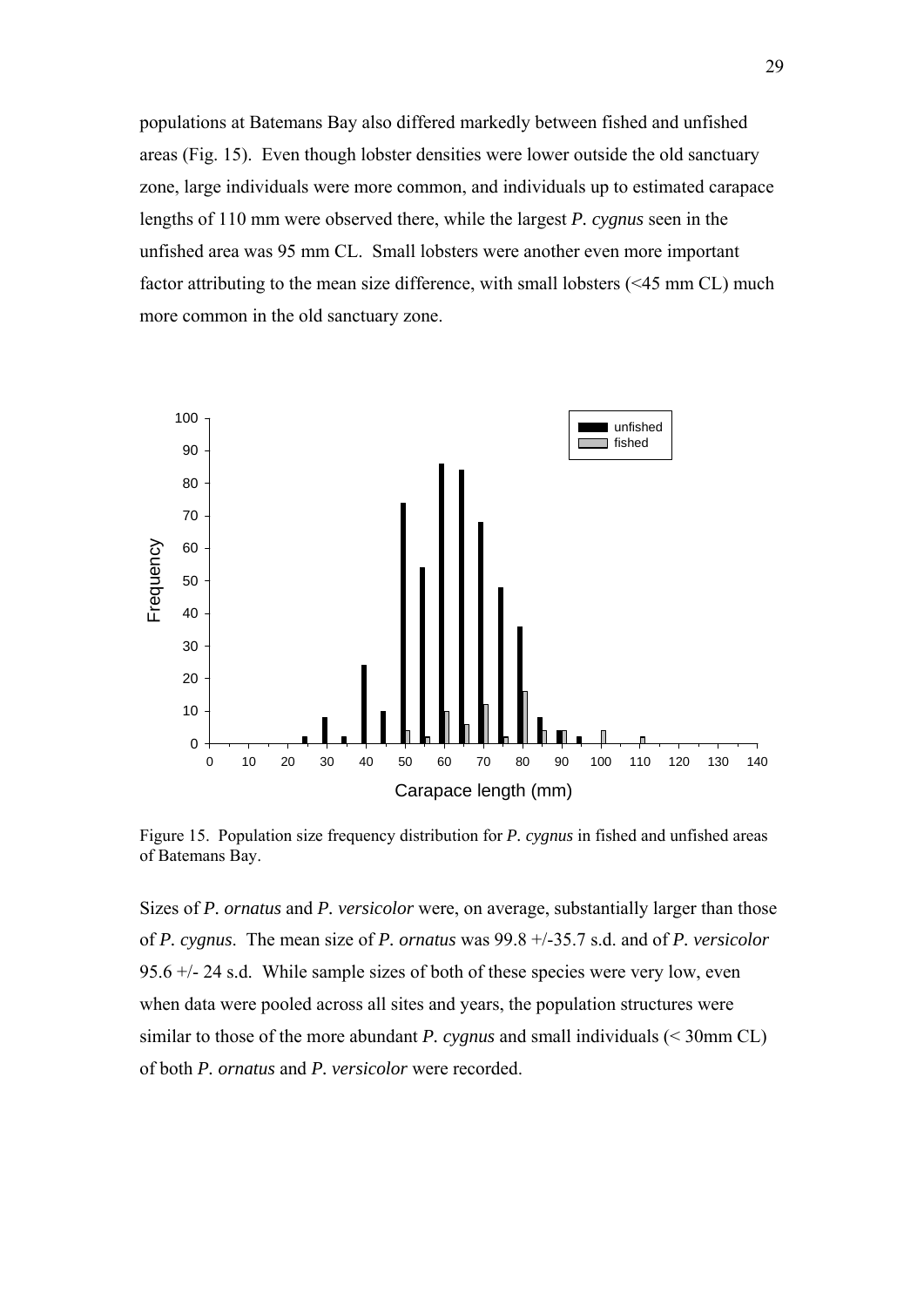<span id="page-28-0"></span>

Figure 16. Population structures of *P. ornatus* and *P. versicolor* in the Ningaloo Marine Park.

## **Discussion**

#### **General habitat trends**

For all lobsters, the presence of suitable habitat for shelter is a key habitat prerequisite. Surprisingly, habitats characterised by tabular *Acropora* held relatively low densities of lobster of any species. Larger scale habitat characteristics were a more important determinant of lobster habitat suitability, with most lobsters found in nearshore reef habitats, particularly nearshore coastal reefs of eroded beach rock which provide excellent shelter. Such nearshore habitats are common in Bateman's Bay for example, where the highest numbers of lobsters recorded in this survey were found. Nearshore coastal reefs are not exclusive to this area however, and are well developed in areas along the length of the Ningaloo Region, from the Capes Range section to Cape Farquhar. Historical anecdotal reports also indicate that these shallow nearshore habitats held the highest abundances of lobsters (Halkyard 2005).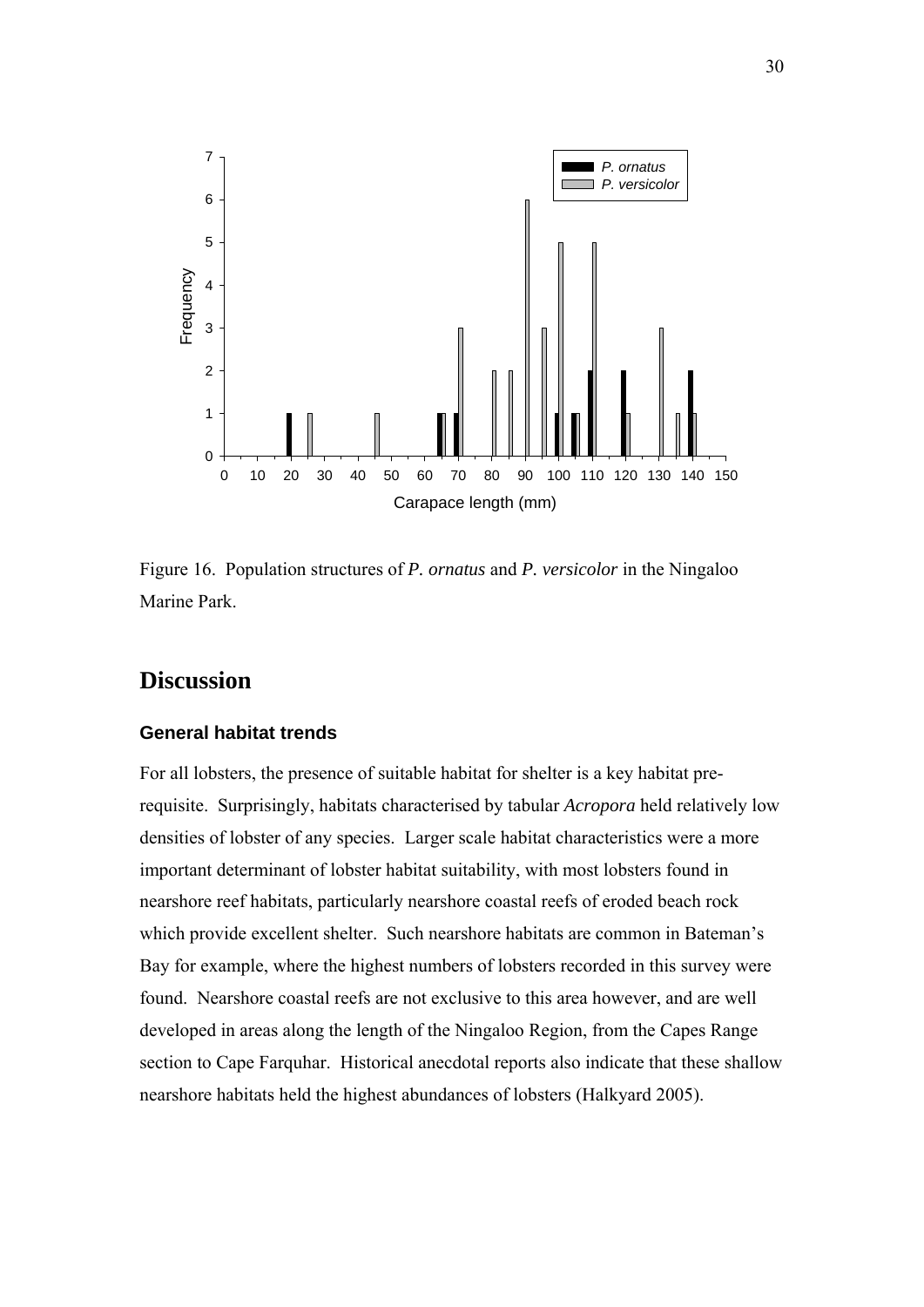<span id="page-29-0"></span>Larger scale trends were also apparent, with the Western Rock Lobster *P. cygnus,*  characteristic of southern areas, and absent or relatively rare in northern areas of the region (Muirons to Bundegi and Mandu). Tropical species were more common in the northern areas, particularly around Northwest Cape in the Lighthouse Bay Region. Reef morphology in the Lighthouse bay area differs in important respects to that found along the rest of the Capes Range section of the park, with biogenic fringing reefs absent or much less prominent than further south, and limestone pavement and other eroded limestone features forming a much more prominent component of the substratum.

#### **Zoning related trends**

#### **Western Rock Lobster**

There were significant differences between sanctuary zones and fished areas in density and population structure of *P. cygnus.* These results are similar to the majority of other published studies of rock lobster populations in no-take marine protected areas which have shown increases in one or more of these parameters (e.g. Babcock et al. 2007, Goni *et al*. 2001, Kelly *et al.* 2000). Due to generally low numbers of *P. cygnus* throughout the region it was only possible to convincingly address the question of zoning-related trends in lobster density in the Batemans Bay region, nevertheless we believe that reduced fishing mortality within the sanctuary is the most likely explanation for the higher numbers of lobster in the former Dugong Sanctuary zone (established 1989). Because of the lack of data from prior to the sanctuary's creation, it is not clear whether this is due to the zoning of the area, or to its relative isolation. Therefore any assumption about the effectiveness of the zoning for protection lobsters in Batemans bay must be applied cautiously (c.f. Willis *et al*. 2003a). If the pattern is caused by fishing as we suggest, it implies that recreational fishing has very strong effects on lobster populations at Ningaloo, since there is no commercial fishing within the Ningaloo Region. Continued observations of the trends in lobster populations in the newly established areas of no-take marine sanctuary in the Jane's Bay section of Batemans Bay are required in order to confirm this conclusion.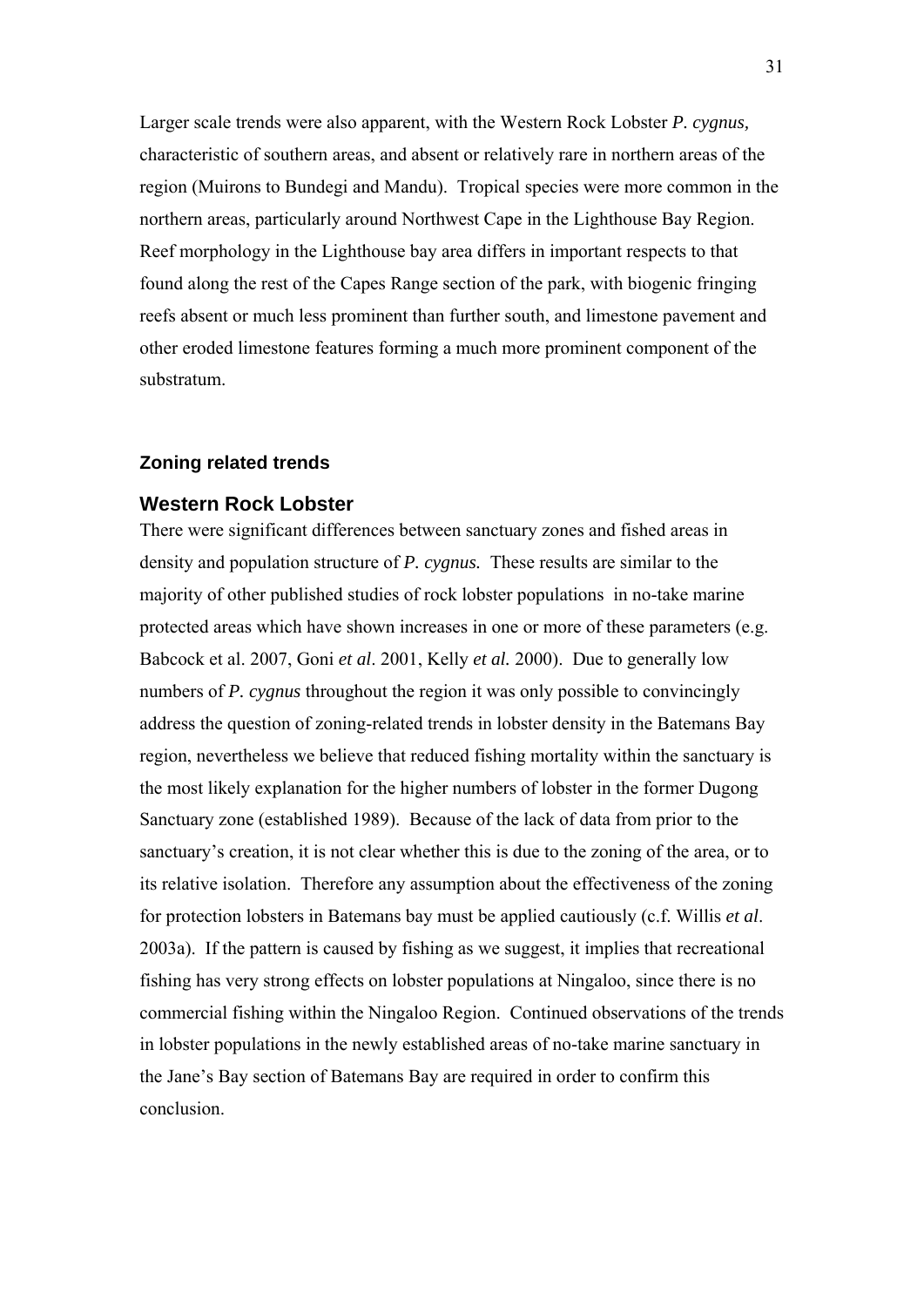<span id="page-30-0"></span>Differences in population size-structure between sanctuary and fished areas suggest further caution is warranted in ascribing the differences in density to the effects of protection within the sanctuary zone. Both modal and mean size were smaller for lobsters inside the sanctuary zone than for those inside it, the opposite trend to that expected if fishing alone were the main explanation for the observed differences in abundance. While it is therefore possible that the differences in abundance are in part driven by differences in recruitment between the two areas, the magnitude of the difference in density (more than 33 times more lobsters in the sanctuary zone) is so great that it is unlikely that it could be the result of recruitment alone. Differences in size could also be the result of density-dependent growth limitation of dense aggregations within the sanctuary area. Though little is known of density dependent processes in adult *P. cygnus*, they are thought to be important for puerulus and early juvenile *P. cygnus* in southern and central parts of its range (Phillips et al. 2003) The level of difference between fished and unfished areas was very similar to that observed in the Kingston Reef Sanctuary zone at Rottnest Island (34 times).

A further similarity between the lobster populations at Batemans Bay and Rottnest Island is the fact that there were significant populations of lobsters in shallow water. While the majority of *P. cygnus* in any given cohort are expected to move from shallow coastal areas to deeper waters  $(≥ 30 \text{ m},$  Chubb *et al.* 1999) as they reach maturity, the substantial numbers of large mature lobsters in unfished shallow waters at both Rottnest (Babcock et al. 2007) and Batemans Bay suggest that these individuals can and do accumulate in shallow habitats given the opportunity. If, as we argue, gradients in lobster abundance, biomass and egg production are a result of fishing, then the potential impact of fishing on shallow water lobster populations may be much greater than has been assumed (e.g. IRC Environment 2003).

#### **Tropical Rock Lobsters**

*Panulirus ornatus* and *P. versicolor* were the most abundant tropical rock lobster species recorded. The Lighthouse Bay region held the highest densities recorded for each of these species. Although neither were present at Lighthouse Bay in numbers that compared with those of *P. cygnus* in the Dugong Sanctuary at Batemans Bay, the density of *P. versicolor* at Lighthouse Bay was similar to the density of *P. cygnus* in

32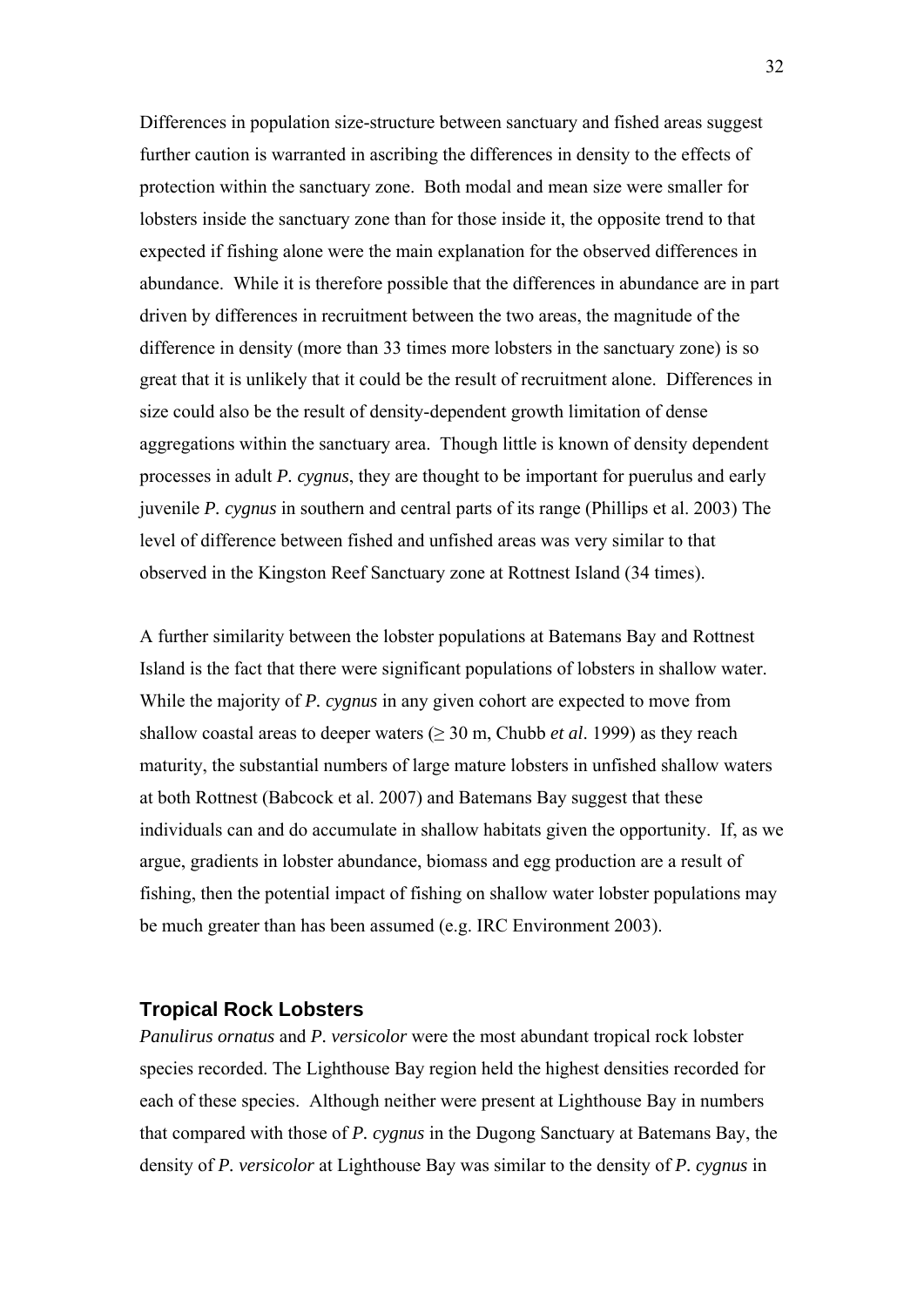<span id="page-31-0"></span>fished areas of Batemans Bay. Since Lighthouse Bay was until recently zoned as a recreational area where fishing is allowed, there should be potential for it to show strong signs of recovery over the next several years. The time required for a measurable increase in lobster population density in the sanctuary zone is likely to be in the order of several years. Based on studies of multiple reserves in New Zealand, recovery rates of southern rock lobster populations have been estimated as in the order of between 5 and 11% per year (Kelly et al. 2000). Other studies of this species have shown that ten-fold increases in biomass have occurred over a period of 5 years (Edgar and Barrett 1999).

The results for *P. versicolor*, which showed that there are currently significantly higher densities of lobsters in the newly created sanctuary zone than outside it, provide a demonstration of the importance of ensuring that monitoring of no-take zones includes the collection of comprehensive baseline data before new zonings come into effect. Without such data, we may incorrectly interpret stochastic or habitat related differences in density to the effects of zoning (Edgar et al 2004).

### *Historical trends*

"One day I was off Jane's Bay and there was a bit of a swell – I couldn't launch my dinghy for a start off. So I swam through the breakers and got behind the reef and it was fantastic – I filled up a bag in about ten minutes. I swam back and took that in and went back – two bags, and with the third bag… and when I say a full bag I mean about eighty pounds of crayfish."

- Nick Farinaccio talking to Peter Mack, 2003.

Assuming Farinaccio's lobster were legal sized (77mm), and that a lobster of this size weighs approximately 413 g, 80 pounds of lobster  $(= 36,287.389$  grams), would result in an estimate of approximately 87 lobsters per bag. If we assume that he took approximately one hour to fill the three bags, this would be a catch of over 250 lobsters caught by hand in one hour. By comparison the most lobsters counted on one transect (100x10 m) in this study was 170 *P. cygnus* on a similar coastal reef in the central part of Batemans Bay at least 15 km south of Jane's Bay. It took at least one hour to complete the count and estimate the size of lobsters on this transect. The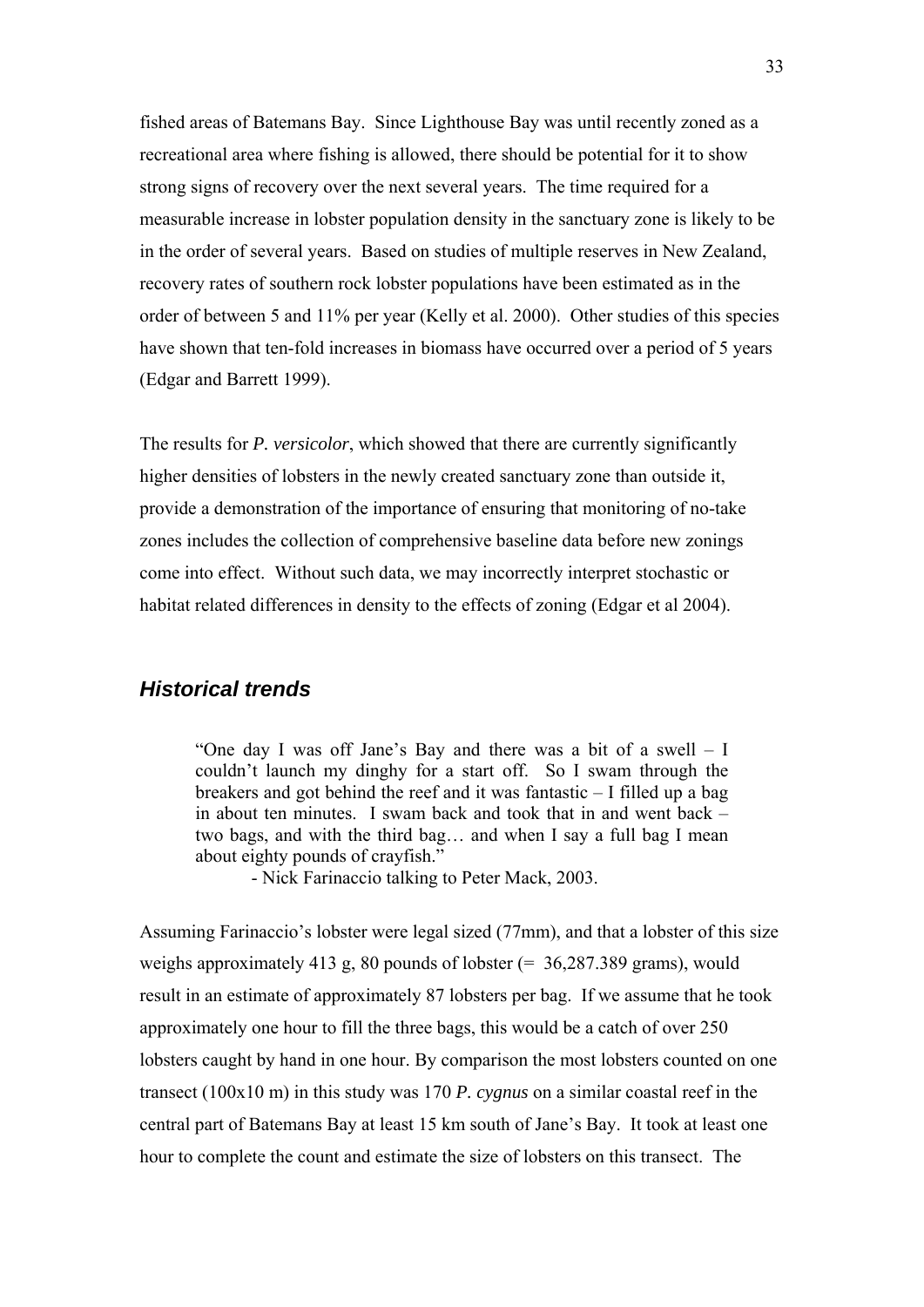greatest number of lobsters we recorded on a single transect in Jane's Bay was five. By contrast anecdotal reports from the early 1980's suggest that at that time a large aggregation of lobsters at Jane's bay was considered to be ten lobsters per ledge (Halkyard 2005). The accounts above are a sample of similar reports related by independent sources recorded in Halkyard (2005). Published sources were also cited by Halkyard, including a survey by CSIRO who reported 68 exuvia of *Panulirus versicolor* on the beaches of South Muiron Island (Department of Fisheries 1950). The total numbers of this species encountered at the Muiron islands over two years of surveys was six individuals, on 85 transects.

Based on these admittedly indirect sources of inference, as well as the direct comparison of fished and unfished areas, it appears that the abundance of the most common lobster species *(P. cygnus, P. ornatus and P. versicolor*) are conservatively now at less than 10% of the levels that were present before active commercial or recreational fishing began in around the 1960s. As such they are likely to be lower than the level required for sustainable egg production. For example the Western Rock Lobster Fishery is managed to keep the level of spawning stock biomass at more than 22 % of its estimated unfished original level (Hall and Chubb 2001 Fletcher et al. 2005). Based on the current models of the state of the *P. cygnus* fishery, it is estimated that egg production of the stock is around 22% of unfished levels (Hall and Chubb 2001), However it is estimated that the levels of egg production have dropped as low as 15% of unfished levels in the early 1990s (Walters 1993). The fact that since 2006 the recruitment of Western Rock Lobster has fallen to unprecedented low levels (http://www.fish.wa.gov.au/docs/pub/PuerulusSettlement/index.php?0405), raises the question of whether *P. cygnus* populations have been fished down to the level where spawning biomass is insufficient to sustain recruitment. While the possibility that physical environmental factors are responsible for all or part of this failure, no clear oceanographic or climatic causes have yet been identified. The difference between fished and unfished levels of density (and biomass and egg production) at Ningaloo and at areas such as the Kingston Reef Sanctuary at Rottnest Island, suggests that egg production may be as much as an order of magnitude lower than the target level of 22% of unfished levels.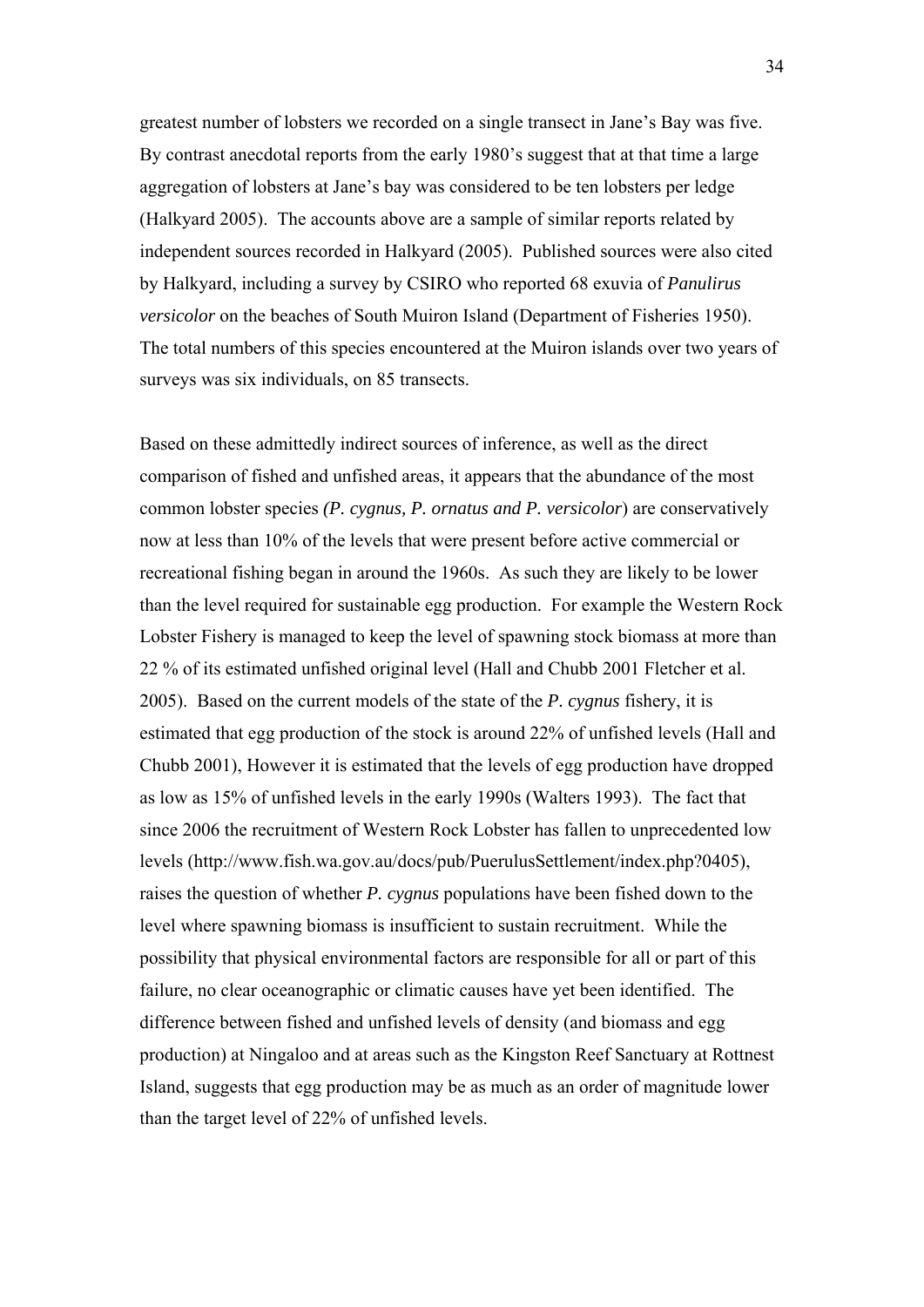#### <span id="page-33-0"></span>*Monitoring recommendations*

- The level of uncertainty around the effectiveness of marine sanctuary areas for rock lobster populations is sufficiently high that the continued monitoring of rock lobster populations should be continued as a matter of some priority. The data set provided by this study provided powerful tests of variation in abundance (Power  $>0.9$ ) and will allow us to determine whether densities change over time in newly established sanctuary areas, a critical inferential test that could not be addressed based on previously established zones. We can expect detectable effects of protection to occur within 5 years, and since re-zoning in the park was implemented in 2006 we should be planning these surveys for the near future  $2010/11$ .
- A subset of areas that hold relatively high levels of rock lobsters should be targeted, particularly the Batemans Bay area (up to Norwegian Bay) for *Panulirus cygnus*, and the lighthouse Bay – Jurabbi region for tropical species *P. ornatus* and *P versicolo*r.
- The methods used should employ simple methodologies such as scuba surveys of established sites using transect methodology rather than methods that do not allow density estimates to be made directly (e.g. timed swims). The surveys should also include estimates of lobster size, sex, and reproductive status in order to provide stronger basis for interpreting any trends may relate to zoning and fisheries provisions (e.g. legal size).
- Nearshore and coastal reef habitats should be targeted as these held the highest numbers of lobsters in this survey and were also characterised as the habitats with most lobsters in historical reports. Locating sites within lobster habitat will simplify comparisons and increase statistical power.
- Survey methodology and survey design should be consistent with those used in other Marine Parks to enable stock-level inferences to be made at larger scales. There are published methodologies for underwater visual census of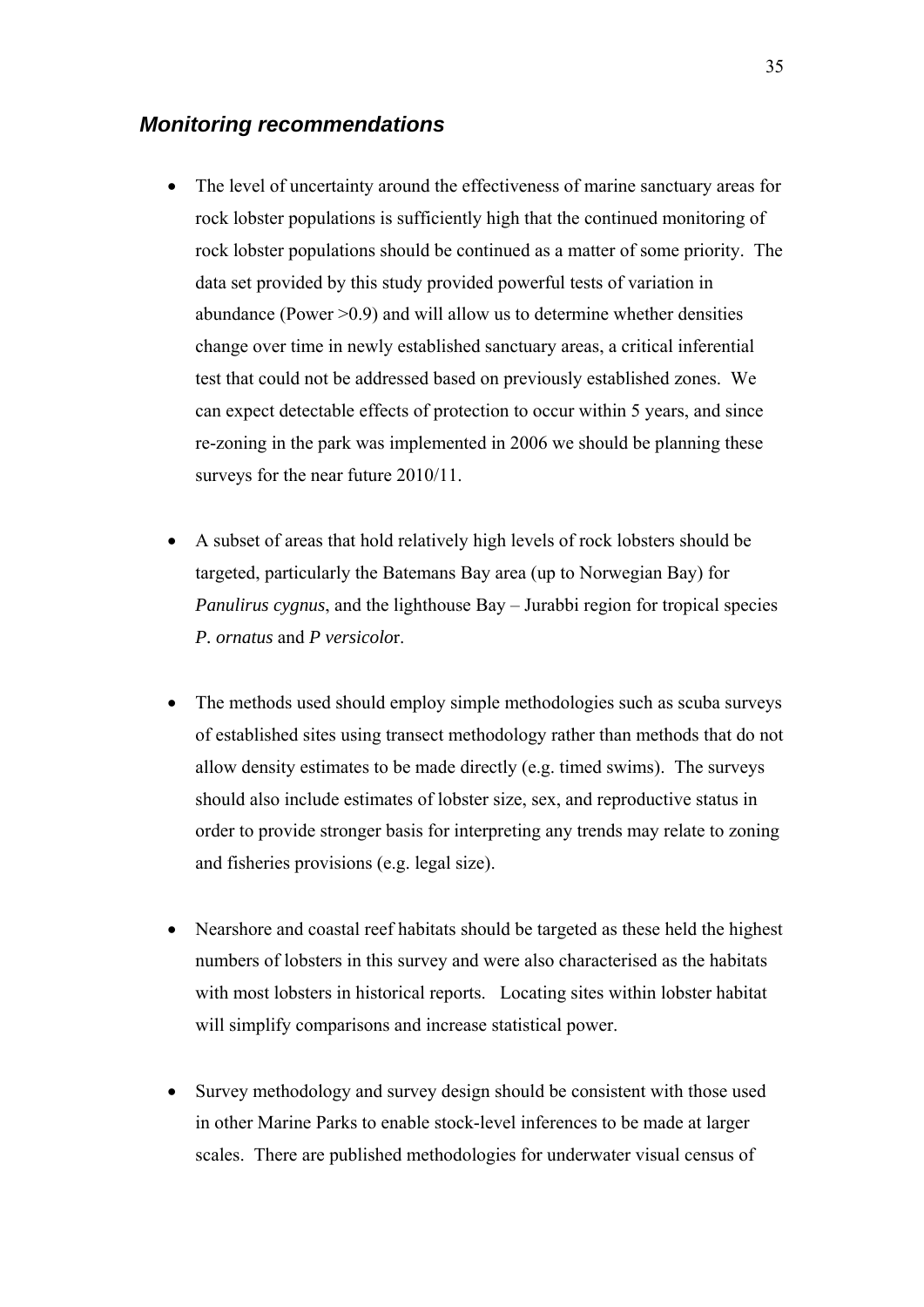lobsters used for surveys of marine parks in other parts of Western Australia. Surveys at Ningaloo should adopt a methodology similar to the one employed in this study and this should ideally be employed throughout the state as part of a coordinated DEC lobster monitoring program. This is particularly true where lobster species are widespread and occur across both tropical and temperate zones.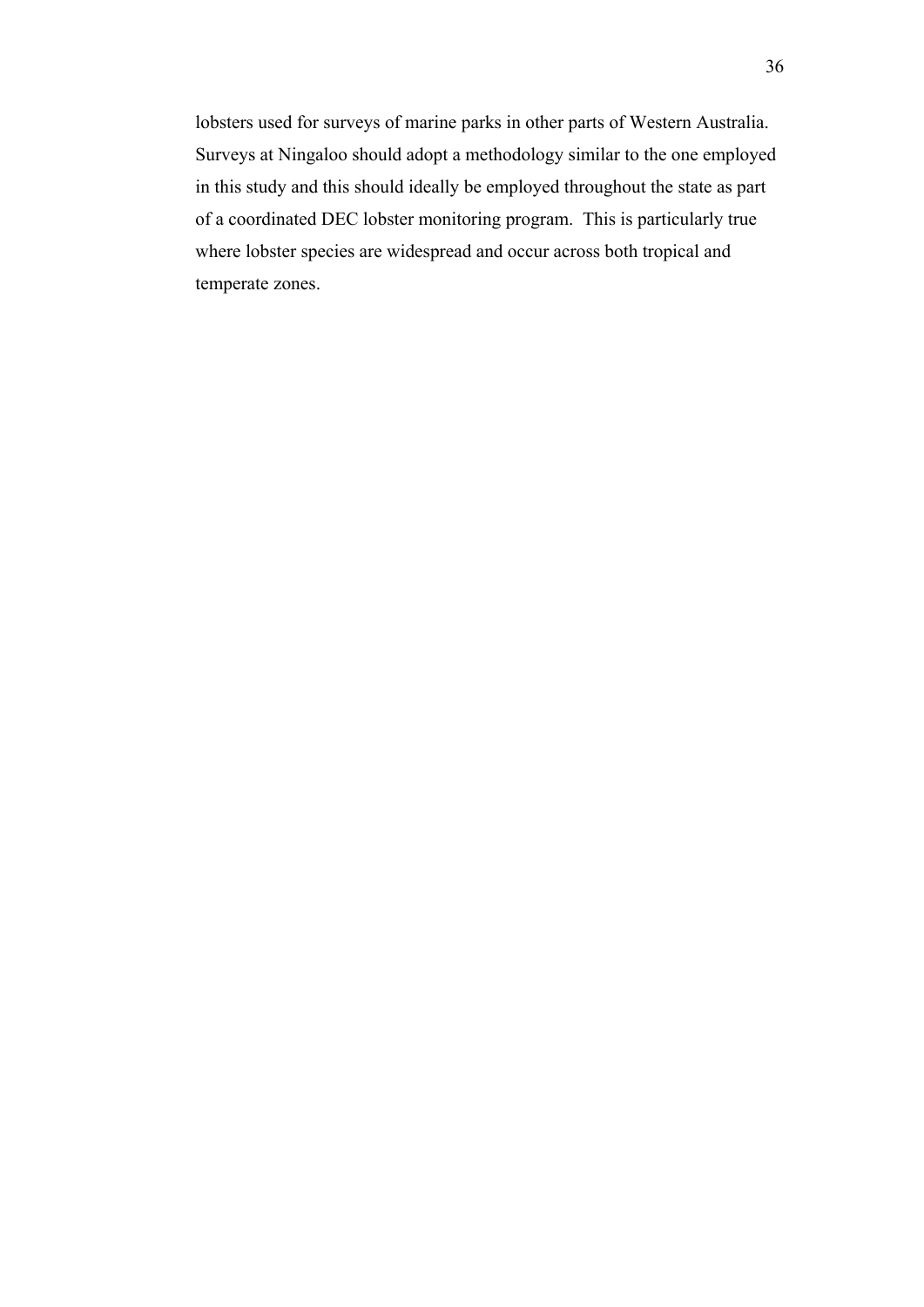## <span id="page-35-0"></span>**References**

- Acosta, C.A. (2002). Spatially explicit dispersal dynamics and equilibrium population sizes in marine harvest refuges. *ICES Journal of Marine Sciences.* **59,** 458-468.
- Babcock, R.C., Phillips, J.C., Lourey, M., Clapin, G. (2007) Increased density, biomass and egg production in an unfished population of Western Rock Lobster (*Panulirus cygnus*) at Rottnest Island, Western Australia. *Marine and Freshwater Research*. 58:286 - 292
- Butler, M.J. IV, MacDiarmid, A.B., and Booth, J.D. (1999). The cause and consequence of ontogenetic changes in social aggregation in New Zealand spiny lobsters. *Marine Ecology Progress Series.* **188,** 179-191.
- Childress, M. J. and Hernkind W.F. (1997). Den sharing by juvenile Caribbean spiny lobsters (*Panulirus argus*) in nursery habitat: cooperation or coincidence? *Marine and Freshwater Research*. **48,** 751-758.
- Chubb, C.F. (1994). Reproductive biology: Issues for management. In 'Spiny Lobster Management' (Eds B.F. Phillips, J.S. Cobb, J. Kittaka), pp. 181-212. (Blackwell Scientific Publications: London)
- Chubb, C.F., Rossbach, M., Melville-Smith, R., Cheng, Y.W. (1999). Mortality, growth and movement of the western rock lobster. (*Panulirus cygnus*). Australian Fisheries Research and Development Corporation, Final Report of Project No 95/020. 42 pp. ISBN 0 7309 1936 6
- Chubb, C.F., Barker, E.H. (2003). [The western rock lobster fishery 1997/98 to](http://www.fish.wa.gov.au/res/broc/frr/frr140/index.html)  [1998/99](http://www.fish.wa.gov.au/res/broc/frr/frr140/index.html). Fisheries research report no. 140 (Department of Fisheries: Western Australia).. 47pp.
- Department of Fisheries. 1950. "'Villaret' Cruise, North-West Coast, August 1950." *Report of the Eight Annual Conference of Inspectors.* Department of Fisheries, Perth, Western Australia.
- Edgar, G.J. and Barrett, N.S. (1999). Effects of the declaration of marine reserves on Tasmanian reef fishes, invertebrates and plants *Journal of Experimental Marine Biology and Ecology* **242,** 107-144.
- Edgar, G.J., R. Bustamante, J.-M. Fariña, M. Calvopiña, C. Martínez and M.V. Toral-Granda, 2004. Importance of baseline data when evaluating effects of marine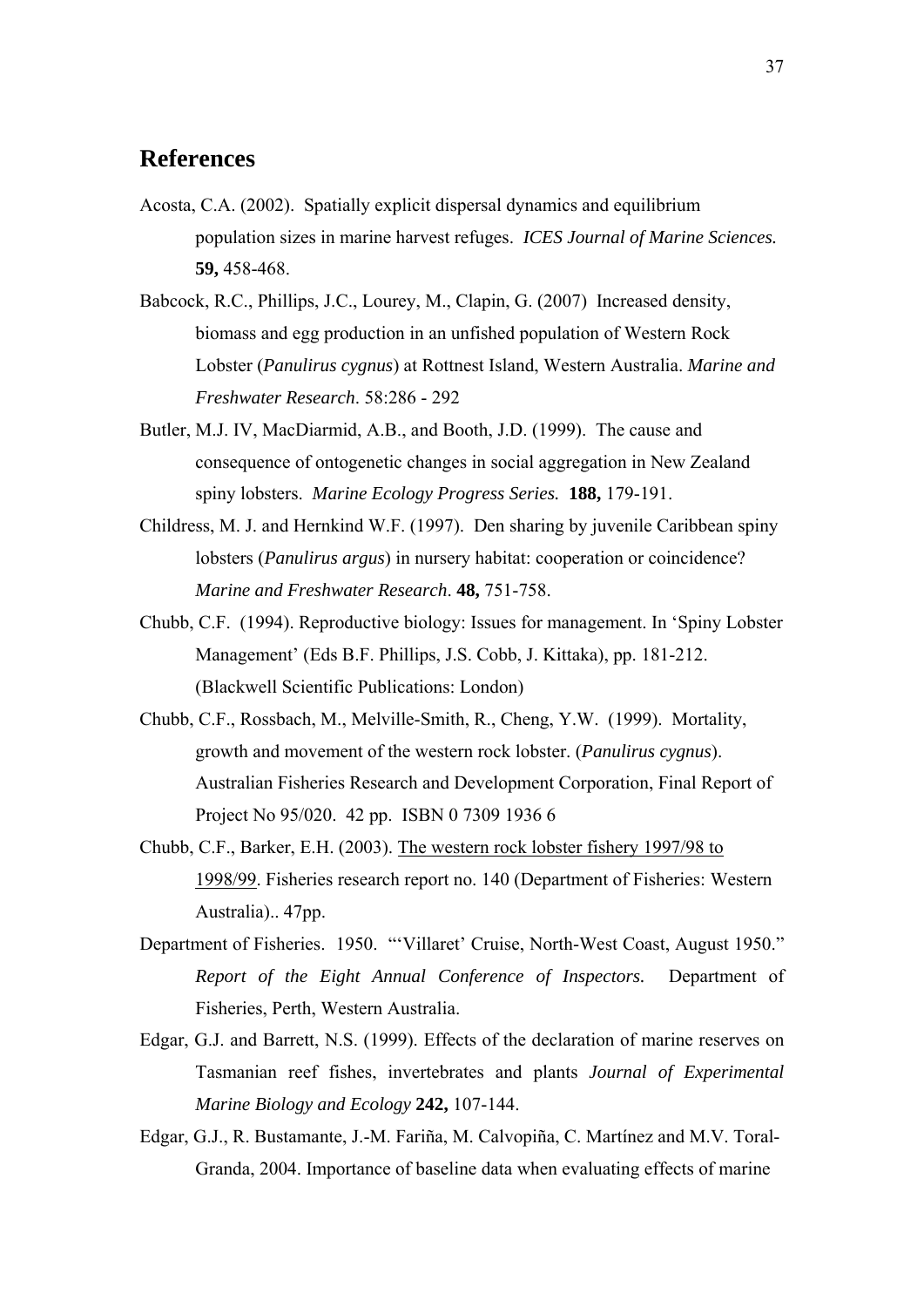protected areas, with particular reference to the Galapagos Marine Reserve. *Environmental Conservation* 31: 212-218.

- Goni, R., Renones, O.,and Quetglas, A. (2001). Dynamics of a protected western Mediterranean population of the European spiny lobster *Palinurus elephas* (Fabricius, 1787) assessed by trap surveys. *Marine and Freshwater Research*. **52,** 1577-1587.
- Halkyard, B.R. (2005). "Historical Exploitation of Turtles and Lobsters at Ningaloo Reef". Unpublished Dissertation, Postgraduate Diploma in Professional Experience. WA Department of Conservation and Land Management, Fremantle and Murdoch University, Murdoch.
- Hall, N., Cao, L., Chubb, C., Caputi, N, Cheng, H., Melville-Smith, R and Shanks, S. (2000). Modelling to explore management strategies to optimize the value of the rock lobster fishery of Western Australia. Australian Fisheries Research and Development Corporation, Final Report of Project No 97/104. 170 pp. ISBN 0 7309 8442 7
- Hall, N. and Chubb, C. (2001). The status of the western rock lobster, *Panulirus cygnus*, fishery and the effectiveness of management controls in increasing the egg production of the stock. *Marine and Freshwater Research* **52,** 1657-1667.
- IRC Environment. (2003). Western Rock Lobster Ecological Risk Assessment. 121 pp. (Department of Fisheries: Western Australia).
- Fletcher, W., Chubb, C., McCrea, J., Caputi, N. Webster, F. Gould, R. and Bray, T. 2005. *Western Rock Lobster Fishery.* Department of Fisheries, Western Australia. ESD Report Series No. 4, December 2005. ISSN: 1448 - 3599 ISBN: 1 877098 42 6
- Kelly, S. Scott, D., Macdiarmid, A.B. Babcock, R.C. (2000). Spiny lobster, *Jasus edwardsii*, recovery in New Zealand marine reserves. *Biological Conservation*. **92,** 359-369.
- Kramer, D.L. and Chapman, M.R. (1999) Implications of fish home range size and relocation for marine reserve function. *Environmental Biology of Fishes*, **55**, 65- 79.
- Lafferty, K. D., and D. Kushner. (2000). Population regulation of the purple sea urchin, *Strongylocentrotus purpuratus*, at the California Channel Islands. In 'Fifth California Islands Symposium' (Eds D. R. Brown, K. L. Mitchell, and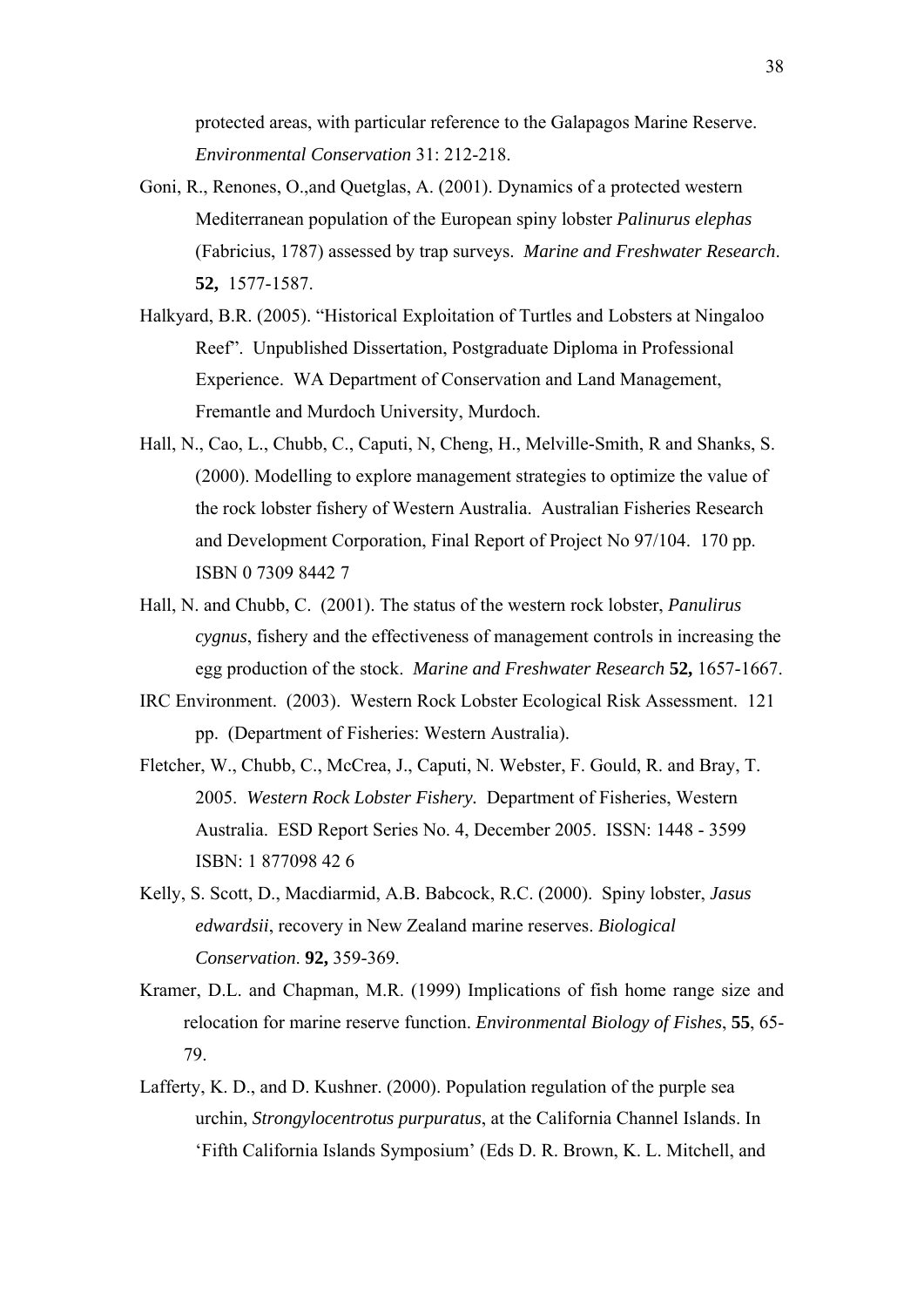H. W. Chang). Pp. 379-381. (Minerals Management Service: Santa Barbara, California).

- Littell, R. C., Milliken, G. A., Stroup, W. W. & Wolfinger, R. D. (1996). 'SAS system for mixed models'*.* (SAS Inst. Inc.: North Carolina)
- MacDiarmid, A.B. (1991). Seasonal changes in depth distribution, sex ration and size frequency of spiny lobster *Jasus edwardsii* on a coastal reef in northern New Zealand. *Marine Ecology Progress Series*. **70,** 129-141.
- Mack, P. 2003. *It Was Quite Amazing Really: Stories from the Ningaloo Coast.* Sun City Print, Geraldton.
- McGarvey, R. (2003). Assessing the impact of proposed marine protected areas on South Australian Rock Lobster catches. Australian Fisheries Research and Development Corporation, Final Report of Project No 2000/195. 96 pp. ISBN 0 7308 5293 8
- Mayfield, S, Atkinson, L.J. and Branch, G.M. (2000). Reserves for rock lobsters: are they just a bureaucratic blunder? In  $10^{th}$  Southern African Marine Science Symposium (SAMSS 2000): Land, Sea and People in the New Millenium'. p.1.
- Millar, R.B., Willis, T.J., (1999). Estimating the relative density of snapper in and around a marine reserve using a log-linear mixed effects model. *Australian and New Zealand Journal of Statistics* **41,** 383-394.
- Nevitt, G. Pentchett, N.D., Lohmann K.J., and Zimmer R.K. (2000). Den selection by the spiny lobster *Panulirus argus*: testing attraction to conspecific odors in the field. *Marine Ecology Progress Series* **203,** 225-231.
- Parsons, D.M., Eggleston, D.B. 2005. Indirect effects of recreational fishing on behaviour of the spiny lobster *Panulirus argus. Marine Ecology Progress Series* **303,** 235-244.
- Phillips, B., Melville-Smith, R., Rossbach, M., Wing Cheng, Y. Caputi, N., Thomson, A, Mills, D., Crear, D 2003. FRDC 1998/302 – Rock lobster enhancement and aquaculture subprogram: Towards establishing techniques for large scale harvesting of pueruli and obtaining a better understanding of mortality rates, Fisheries Research Report No. 144, Department of Fisheries, Western Australia, 138 pp.